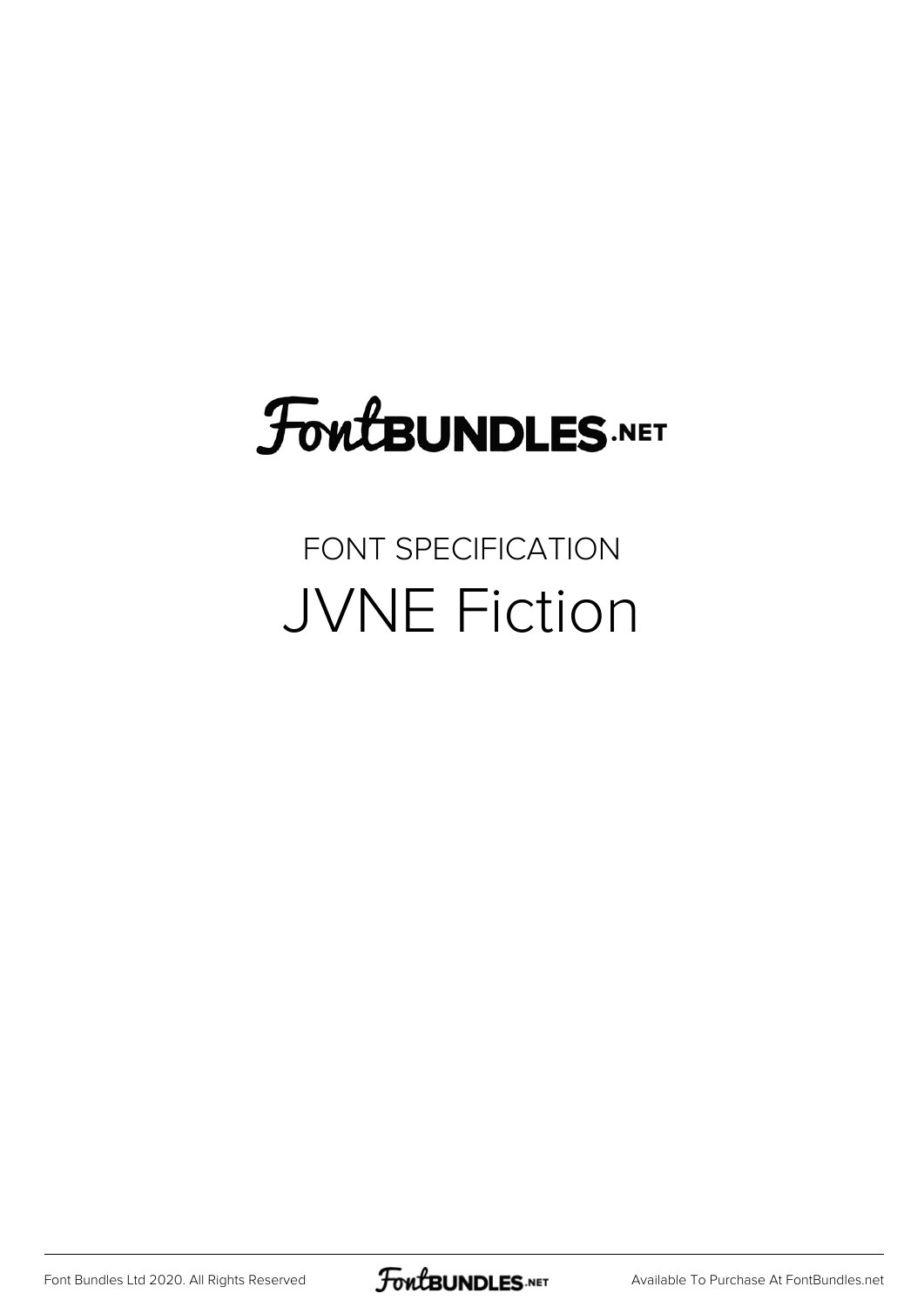#### **JVNE Fiction - Bold Italic**

**Uppercase Characters** 

## ABCDEFGHIJKLMNOPQRSTUUWKY  $\overline{z}$

Lowercase Characters

### abcdefghijklmnopqrsCuvwxyz

**Numbers** 

#### 0123456789

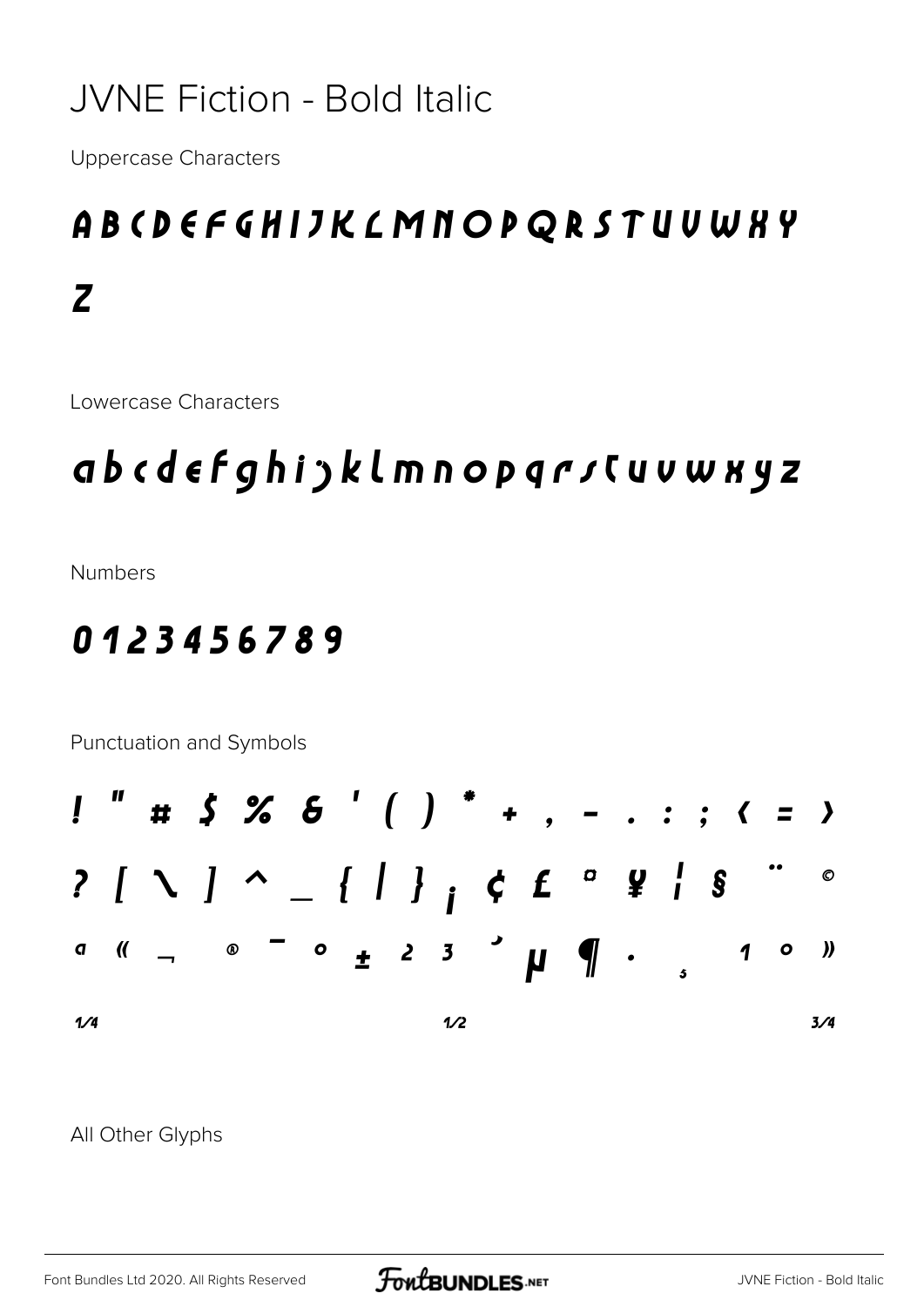|  |  |  | $\dot{A}$ $\dot{A}$ $\dot{A}$ $\ddot{A}$ $\dot{A}$ $\dot{A}$ $\dot{A}$ $\dot{C}$ $\dot{\epsilon}$                                                                                                                                                                                                                                                                                                                                                                                                                                        |  |
|--|--|--|------------------------------------------------------------------------------------------------------------------------------------------------------------------------------------------------------------------------------------------------------------------------------------------------------------------------------------------------------------------------------------------------------------------------------------------------------------------------------------------------------------------------------------------|--|
|  |  |  | $\acute{\epsilon}$ $\acute{\epsilon}$ $\acute{\epsilon}$ $\acute{i}$ $\acute{i}$ $\acute{i}$ $\acute{i}$ $\acute{j}$ $\acute{j}$ $\acute{j}$ $\acute{j}$                                                                                                                                                                                                                                                                                                                                                                                 |  |
|  |  |  | $\begin{array}{ccccccccccccccccc} \dot{\circ} & \dot{\circ} & \dot{\circ} & \ddot{\circ} & \ddot{\circ} & \ast & \circ & \dot{\circ} & \dot{\circ} & \dot{\circ} & \dot{\circ} & \dot{\circ} & \dot{\circ} & \dot{\circ} & \dot{\circ} & \dot{\circ} & \dot{\circ} & \dot{\circ} & \dot{\circ} & \dot{\circ} & \dot{\circ} & \dot{\circ} & \dot{\circ} & \dot{\circ} & \dot{\circ} & \dot{\circ} & \dot{\circ} & \dot{\circ} & \dot{\circ} & \dot{\circ} & \dot{\circ} & \dot{\circ} & \dot{\circ} & \dot{\circ} & \dot{\circ} & \dot{\$ |  |
|  |  |  | $\hat{u}$ $\ddot{u}$ $\acute{\varphi}$ $\beta$ $\acute{\alpha}$ $\acute{\alpha}$ $\acute{\alpha}$ $\ddot{\alpha}$                                                                                                                                                                                                                                                                                                                                                                                                                        |  |
|  |  |  | $\ddot{q}$ $\dot{q}$ $\alpha$ $\zeta$ $\dot{\epsilon}$ $\dot{\epsilon}$ $\dot{\epsilon}$ $\ddot{\epsilon}$ $\ddot{\epsilon}$ $\ddot{\epsilon}$                                                                                                                                                                                                                                                                                                                                                                                           |  |
|  |  |  |                                                                                                                                                                                                                                                                                                                                                                                                                                                                                                                                          |  |
|  |  |  | ö ÷ ø ů ů û ü ý þ                                                                                                                                                                                                                                                                                                                                                                                                                                                                                                                        |  |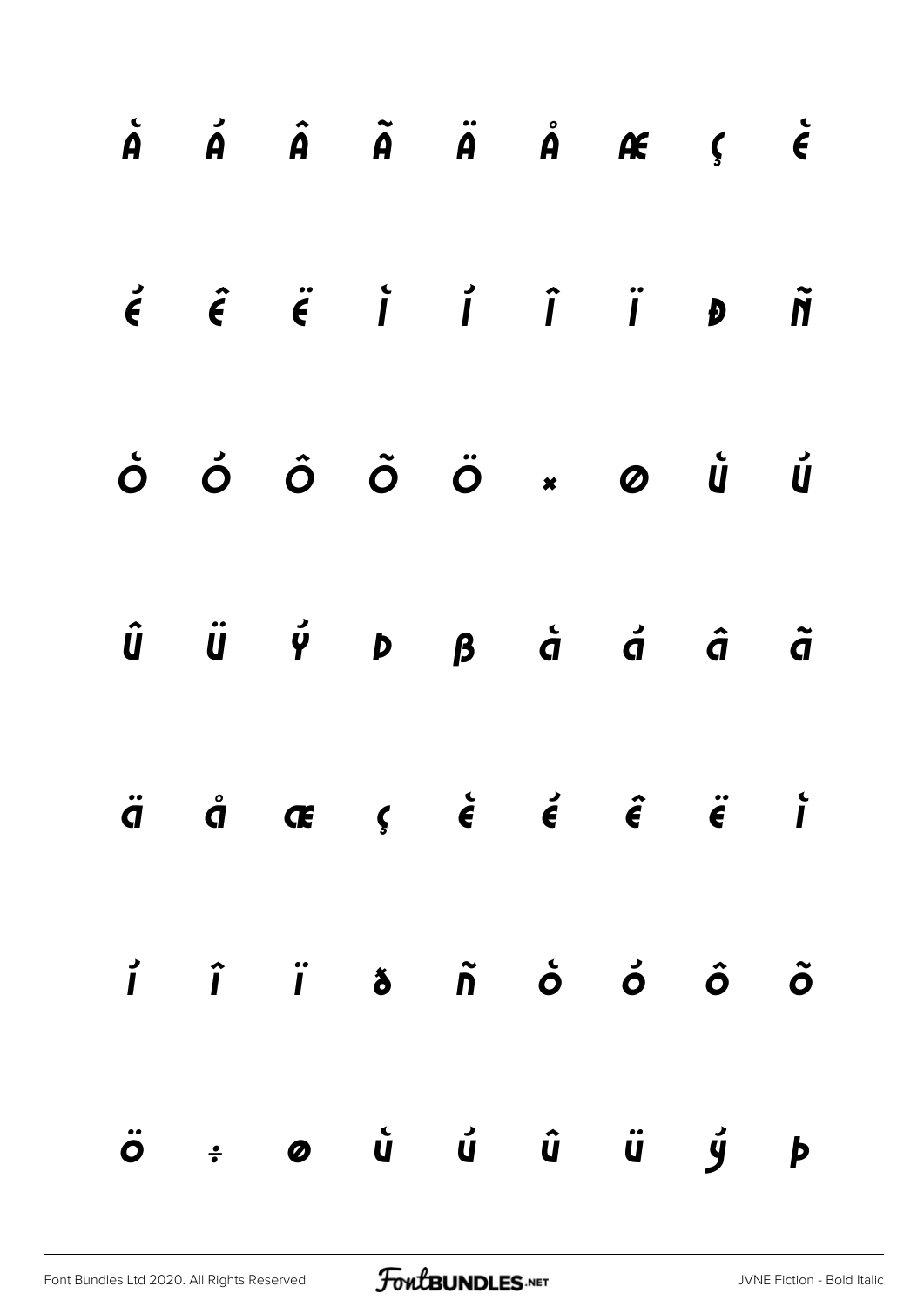|  |  |  | $\ddot{y}$ $\bar{A}$ $\bar{d}$ $\ddot{A}$ $\ddot{q}$ $\ddot{q}$ $\ddot{q}$ $\ddot{q}$                                                                                                                                                                                                                                                                                                                                                                                |  |
|--|--|--|----------------------------------------------------------------------------------------------------------------------------------------------------------------------------------------------------------------------------------------------------------------------------------------------------------------------------------------------------------------------------------------------------------------------------------------------------------------------|--|
|  |  |  |                                                                                                                                                                                                                                                                                                                                                                                                                                                                      |  |
|  |  |  | $\overline{d}$ $\overline{e}$ $\overline{e}$ $\overline{e}$ $\overline{e}$ $\overline{e}$ $\overline{e}$ $\overline{e}$ $\overline{e}$ $\overline{e}$ $\overline{e}$ $\overline{e}$ $\overline{e}$ $\overline{e}$ $\overline{e}$ $\overline{e}$ $\overline{e}$ $\overline{e}$ $\overline{e}$ $\overline{e}$ $\overline{e}$ $\overline{e}$ $\overline{e}$ $\overline{e}$ $\overline{$                                                                                 |  |
|  |  |  | $\check{\epsilon}$ $\check{\epsilon}$ $\hat{\sigma}$ $\hat{g}$ $\check{\sigma}$ $\check{g}$ $\check{g}$ $\check{g}$ $\check{g}$                                                                                                                                                                                                                                                                                                                                      |  |
|  |  |  | $\dot{g}$ $\hat{H}$ $\hat{h}$ $\bar{H}$ $\hbar$ $\tilde{I}$ $\tilde{I}$ $\tilde{I}$                                                                                                                                                                                                                                                                                                                                                                                  |  |
|  |  |  | $\begin{array}{ccccccccccccccccc} \check{I} & \check{I} & \check{I} & \check{I} & \check{I} & \check{I} & \check{I} & \check{I} & \check{J} & \check{J} & \check{J} & \check{J} & \check{J} & \check{J} & \check{J} & \check{J} & \check{J} & \check{J} & \check{J} & \check{J} & \check{J} & \check{J} & \check{J} & \check{J} & \check{J} & \check{J} & \check{J} & \check{J} & \check{J} & \check{J} & \check{J} & \check{J} & \check{J} & \check{J} & \check{J}$ |  |
|  |  |  | $\begin{array}{cccccccccccccccccc} \mathfrak{H} & \mathfrak{K} & \mathfrak{K} & \mathfrak{K} & \mathfrak{K} & \mathfrak{L} & \mathfrak{C} & \mathfrak{K} & \mathfrak{K} & \mathfrak{K} & \mathfrak{K} & \mathfrak{K} & \mathfrak{K} & \mathfrak{K} & \mathfrak{K} & \mathfrak{K} & \mathfrak{K} & \mathfrak{K} & \mathfrak{K} & \mathfrak{K} & \mathfrak{K} & \mathfrak{K} & \mathfrak{K} & \mathfrak{K} & \mathfrak{K} & \mathfrak{K} & \$                          |  |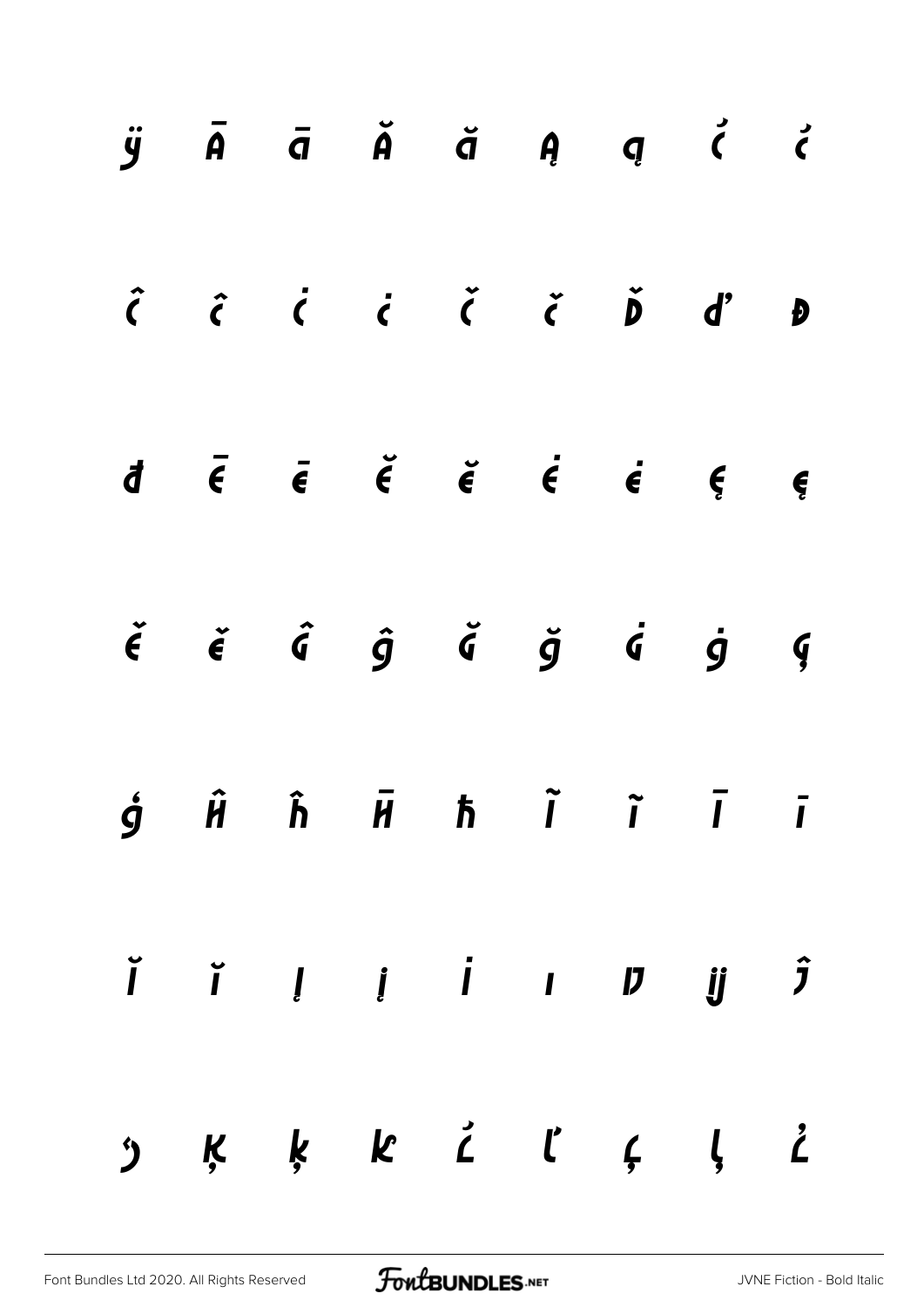|  | $\begin{array}{ccccccccccccccccccccc} C & & C & & C & & C & & A & & \acute{\textsf{M}} & & \acute{\textsf{M}} & & \acute{\textsf{M}} & & \acute{\textsf{M}} & & \acute{\textsf{Q}} \end{array}$             |  |  |  |
|--|-------------------------------------------------------------------------------------------------------------------------------------------------------------------------------------------------------------|--|--|--|
|  | Ňň 'n ŋ ŋ Ō Ō Ŏ Ŏ                                                                                                                                                                                           |  |  |  |
|  | $\tilde{O}$ $\tilde{O}$ $\tilde{O}$ $\tilde{O}$ $\tilde{R}$ $\tilde{R}$ $\tilde{R}$ $\tilde{R}$ $\tilde{R}$ $\tilde{R}$                                                                                     |  |  |  |
|  | $\check{r}$ $\acute{S}$ $\acute{J}$ $\hat{S}$ $\acute{J}$ $\acute{S}$ $\acute{J}$                                                                                                                           |  |  |  |
|  | $T \quad , \quad \check{T} \quad C \quad \bar{T} \quad \bar{C} \quad \tilde{u} \quad \tilde{u} \quad \bar{u}$                                                                                               |  |  |  |
|  | $\bar{u}$ $\tilde{u}$ $\tilde{u}$ $\tilde{u}$ $\tilde{u}$ $\tilde{u}$ $\tilde{u}$ $\tilde{u}$ $\tilde{u}$                                                                                                   |  |  |  |
|  | $\hat{w} \hspace{0.2cm} \hat{w} \hspace{0.2cm} \hat{\gamma} \hspace{0.2cm} \hat{y} \hspace{0.2cm} \hat{\gamma} \hspace{0.2cm} \hat{z} \hspace{0.2cm} \hat{z} \hspace{0.2cm} \hat{z} \hspace{0.2cm} \hat{z}$ |  |  |  |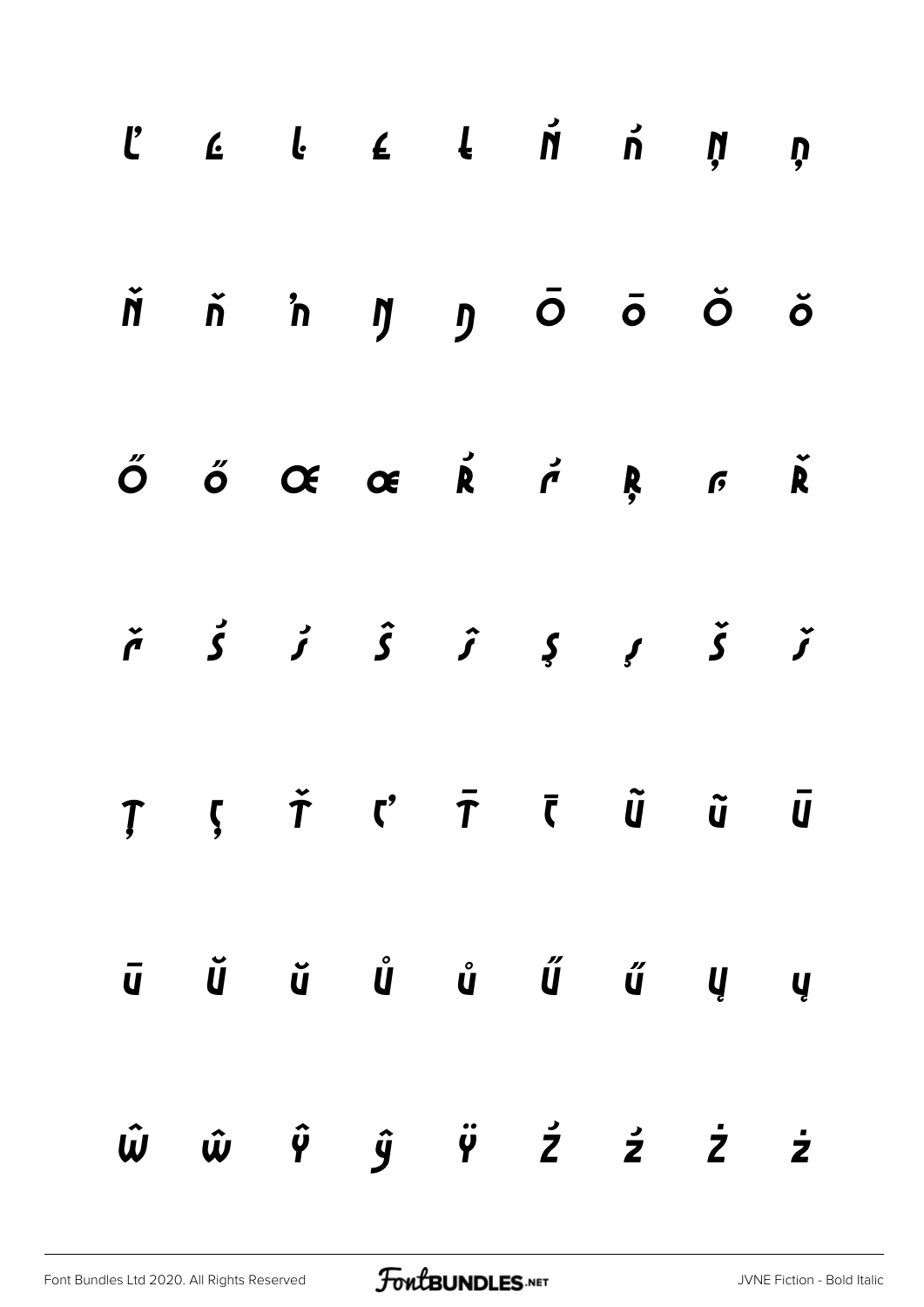|               |                            |                            | $\check{z}$ $\check{z}$ f $\oint$ $\check{\mathfrak{K}}$ $\check{\mathfrak{K}}$ $\check{\mathfrak{G}}$ $\check{\mathfrak{G}}$ $\check{\mathfrak{G}}$ |                                                                                                                                                                                                                                                                                               |                       |                        |                         |
|---------------|----------------------------|----------------------------|------------------------------------------------------------------------------------------------------------------------------------------------------|-----------------------------------------------------------------------------------------------------------------------------------------------------------------------------------------------------------------------------------------------------------------------------------------------|-----------------------|------------------------|-------------------------|
|               |                            |                            |                                                                                                                                                      |                                                                                                                                                                                                                                                                                               |                       |                        |                         |
|               |                            |                            | " ພໍ ພໍ ພໍ ພໍ ພໍ ພໍ ຈຸ່ງ                                                                                                                             |                                                                                                                                                                                                                                                                                               |                       |                        |                         |
|               |                            |                            |                                                                                                                                                      |                                                                                                                                                                                                                                                                                               |                       |                        |                         |
|               |                            |                            |                                                                                                                                                      |                                                                                                                                                                                                                                                                                               | $\blacktriangleright$ |                        |                         |
| $\frac{9}{6}$ | $\boldsymbol{\mathscr{I}}$ | $\boldsymbol{\mathcal{D}}$ |                                                                                                                                                      | $\frac{1}{2}$ and $\frac{1}{2}$ and $\frac{1}{2}$ and $\frac{1}{2}$ and $\frac{1}{2}$ and $\frac{1}{2}$ and $\frac{1}{2}$ and $\frac{1}{2}$ and $\frac{1}{2}$ and $\frac{1}{2}$ and $\frac{1}{2}$ and $\frac{1}{2}$ and $\frac{1}{2}$ and $\frac{1}{2}$ and $\frac{1}{2}$ and $\frac{1}{2}$ a |                       | $\boldsymbol{\Lambda}$ | $\overline{\mathbf{C}}$ |
|               | li.                        |                            |                                                                                                                                                      | 八                                                                                                                                                                                                                                                                                             | $\ddot{*}$            |                        |                         |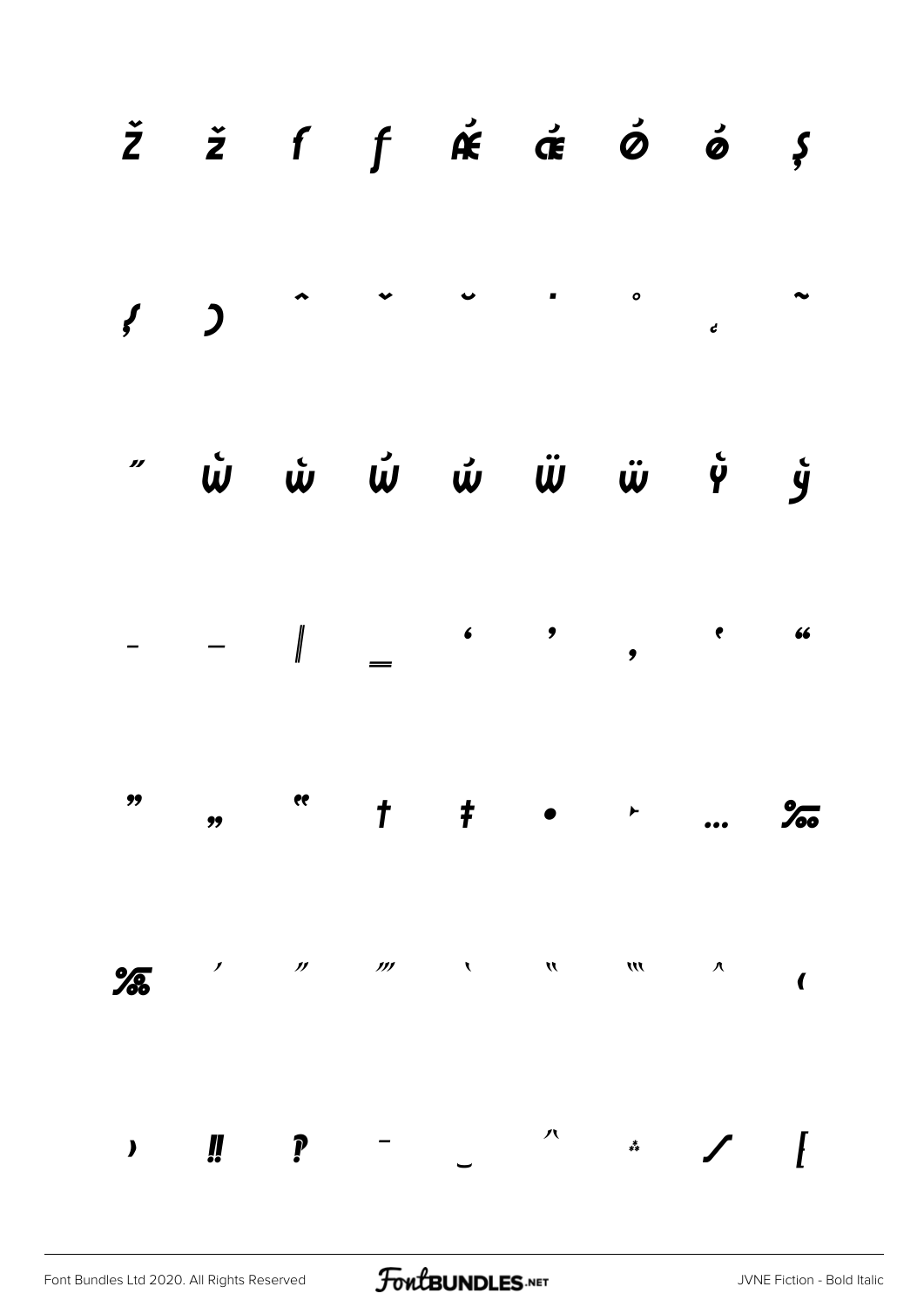|  |  | $\frac{1}{2}$ , $\frac{1}{2}$ , $\frac{1}{2}$ , $\frac{1}{2}$ , $\frac{1}{2}$ , $\frac{1}{2}$ , $\frac{1}{2}$ , $\frac{1}{2}$ , $\frac{1}{2}$ , $\frac{1}{2}$ , $\frac{1}{2}$ , $\frac{1}{2}$ , $\frac{1}{2}$ , $\frac{1}{2}$ , $\frac{1}{2}$ , $\frac{1}{2}$ , $\frac{1}{2}$ , $\frac{1}{2}$ , $\frac{1$                                                                                                                                    |  |                         |
|--|--|----------------------------------------------------------------------------------------------------------------------------------------------------------------------------------------------------------------------------------------------------------------------------------------------------------------------------------------------------------------------------------------------------------------------------------------------|--|-------------------------|
|  |  | $N\mathbf{P}$ $\mathbf{P}$ $\mathbf{P}$ $\mathbf{P}$ $\mathbf{P}$ $\mathbf{P}$ $\mathbf{P}$ $\mathbf{P}$ $\mathbf{P}$ $\mathbf{P}$ $\mathbf{P}$ $\mathbf{P}$ $\mathbf{P}$ $\mathbf{P}$ $\mathbf{P}$ $\mathbf{P}$ $\mathbf{P}$ $\mathbf{P}$ $\mathbf{P}$ $\mathbf{P}$ $\mathbf{P}$ $\mathbf{P}$ $\mathbf{P}$ $\mathbf{P}$ $\mathbf$                                                                                                           |  | $\overline{\mathbf{y}}$ |
|  |  | $\begin{array}{ccccccccccccccccccccccccc}\n\mathbf{3} & \mathbf{4} & \mathbf{4} & \mathbf{5} & \mathbf{6} & \mathbf{7} & \mathbf{8} & \mathbf{8} & \mathbf{9} & \mathbf{1} & \mathbf{1} & \mathbf{1} & \mathbf{1} & \mathbf{1} & \mathbf{1} & \mathbf{1} & \mathbf{1} & \mathbf{1} & \mathbf{1} & \mathbf{1} & \mathbf{1} & \mathbf{1} & \mathbf{1} & \mathbf{1} & \mathbf{1} & \mathbf{1} & \mathbf{1} & \mathbf{1} & \mathbf{1} & \mathbf$ |  |                         |
|  |  | D D D E E E F F F                                                                                                                                                                                                                                                                                                                                                                                                                            |  |                         |
|  |  | G G H K L L L M M                                                                                                                                                                                                                                                                                                                                                                                                                            |  |                         |
|  |  | m n n o o o p q Q                                                                                                                                                                                                                                                                                                                                                                                                                            |  |                         |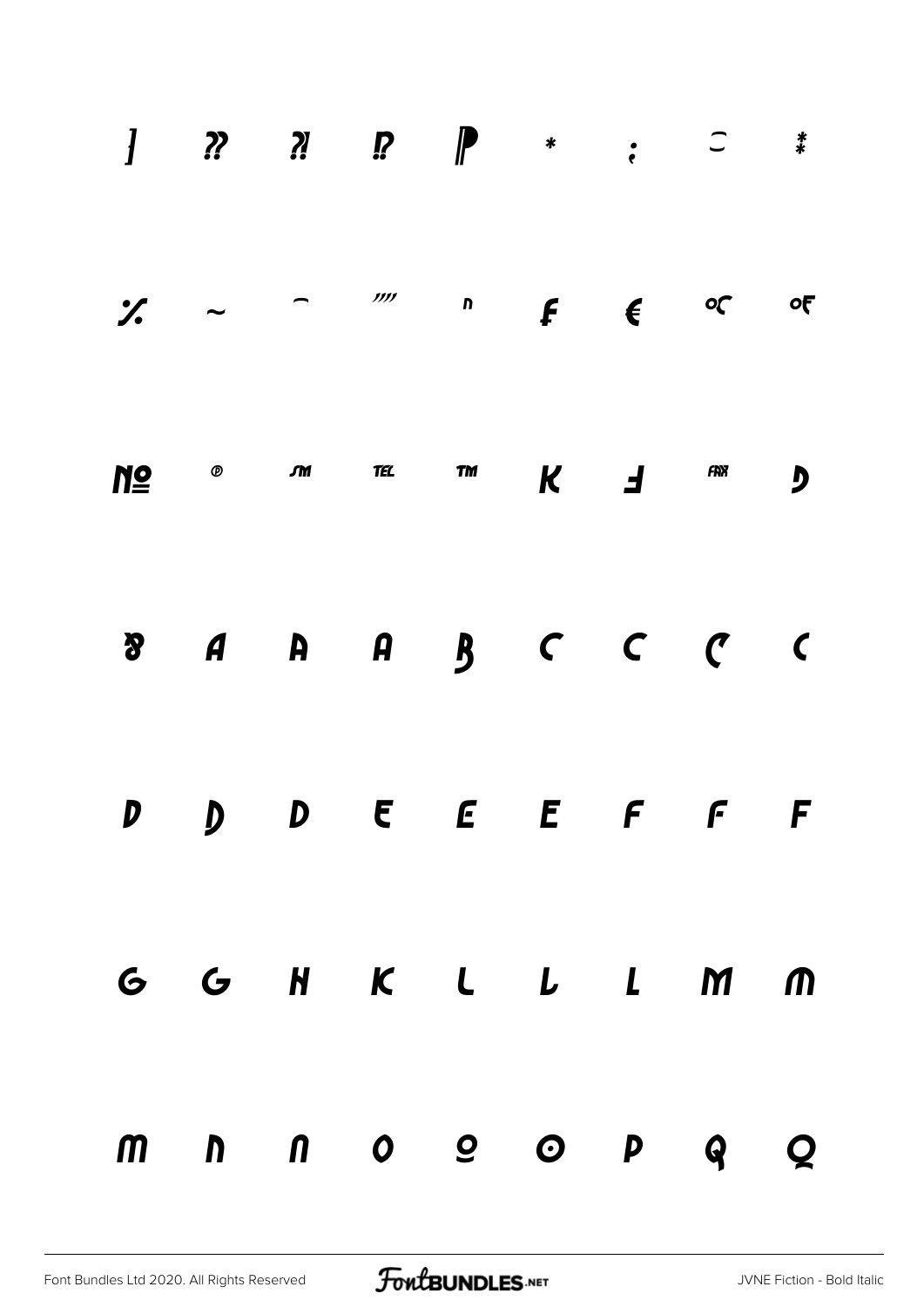|  | $\begin{array}{cccccccccccccc} 5 & 5 & \mathcal{S} & \mathcal{N} & \mathcal{S} & \mathcal{S} & \mathcal{S} & \mathcal{T} & \mathcal{T} & \mathcal{T} & \mathcal{U} \end{array}$ |  |  |  |
|--|---------------------------------------------------------------------------------------------------------------------------------------------------------------------------------|--|--|--|
|  | $U$ v $V$ v $V$ $W$ $W$ $W$ $W$                                                                                                                                                 |  |  |  |
|  | $U$ $X$ $X$ $Z$ $9$ $9$ $9$ $9$ $9$ $9$                                                                                                                                         |  |  |  |
|  | abbccccdd                                                                                                                                                                       |  |  |  |
|  | e e e e e e f f f                                                                                                                                                               |  |  |  |
|  | ff $f$ $g$ $g$ $g$ $g$ $g$                                                                                                                                                      |  |  |  |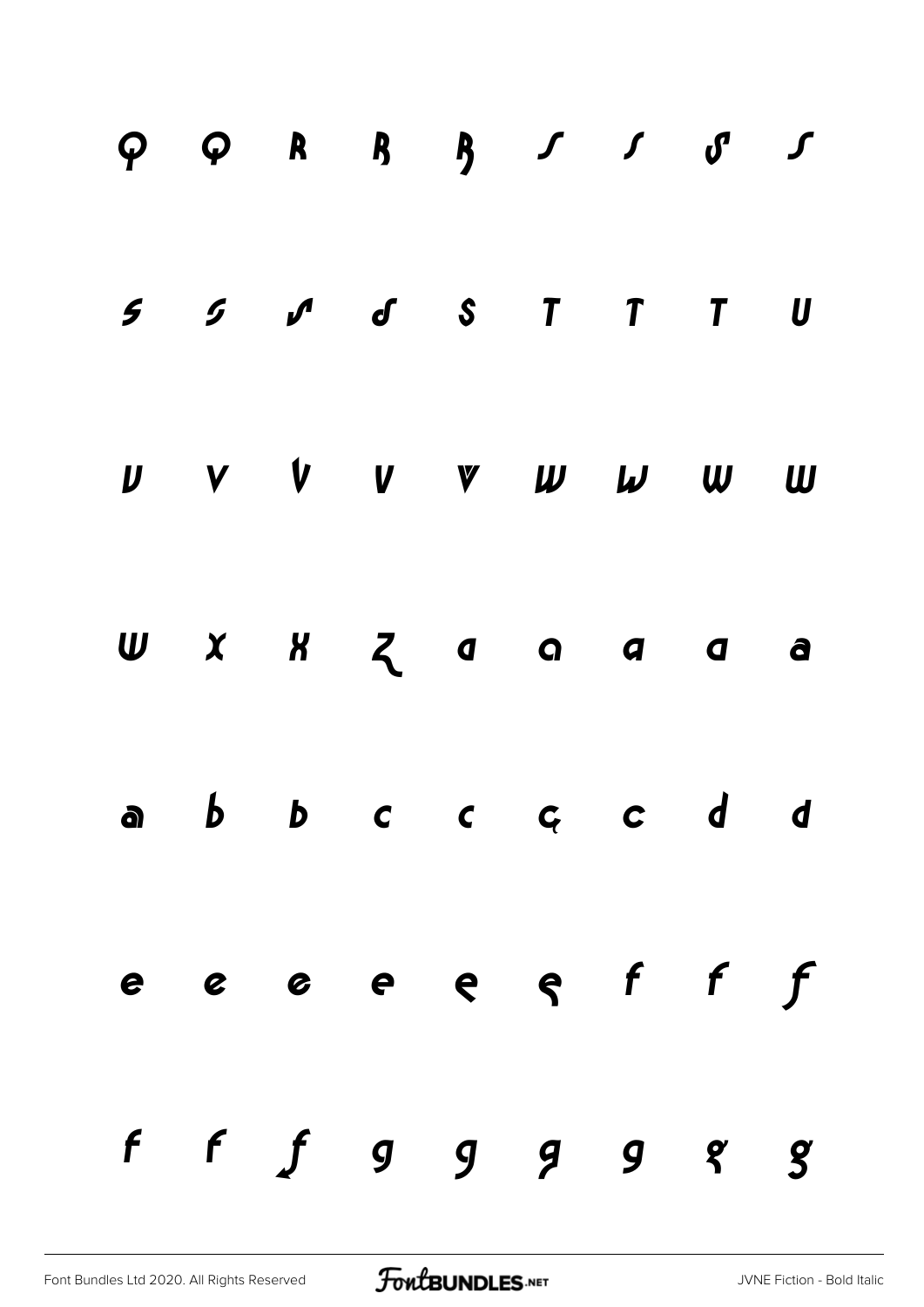|  | $h$ $h$ $h$ $h$ $i$ $i$ $j$ $j$                                                  |  |  |  |
|--|----------------------------------------------------------------------------------|--|--|--|
|  | j k k l l l m n o                                                                |  |  |  |
|  |                                                                                  |  |  |  |
|  | sttttttuuv                                                                       |  |  |  |
|  | V V V W X Y Y Y Y                                                                |  |  |  |
|  | $9$ $9$ $2$ $2$ $3$ $3$ $9$ fo                                                   |  |  |  |
|  | $\pi$ $\infty$ $\infty$ $\infty$ $\infty$ $\infty$ $\infty$ $\infty$ $\pi$ $\pi$ |  |  |  |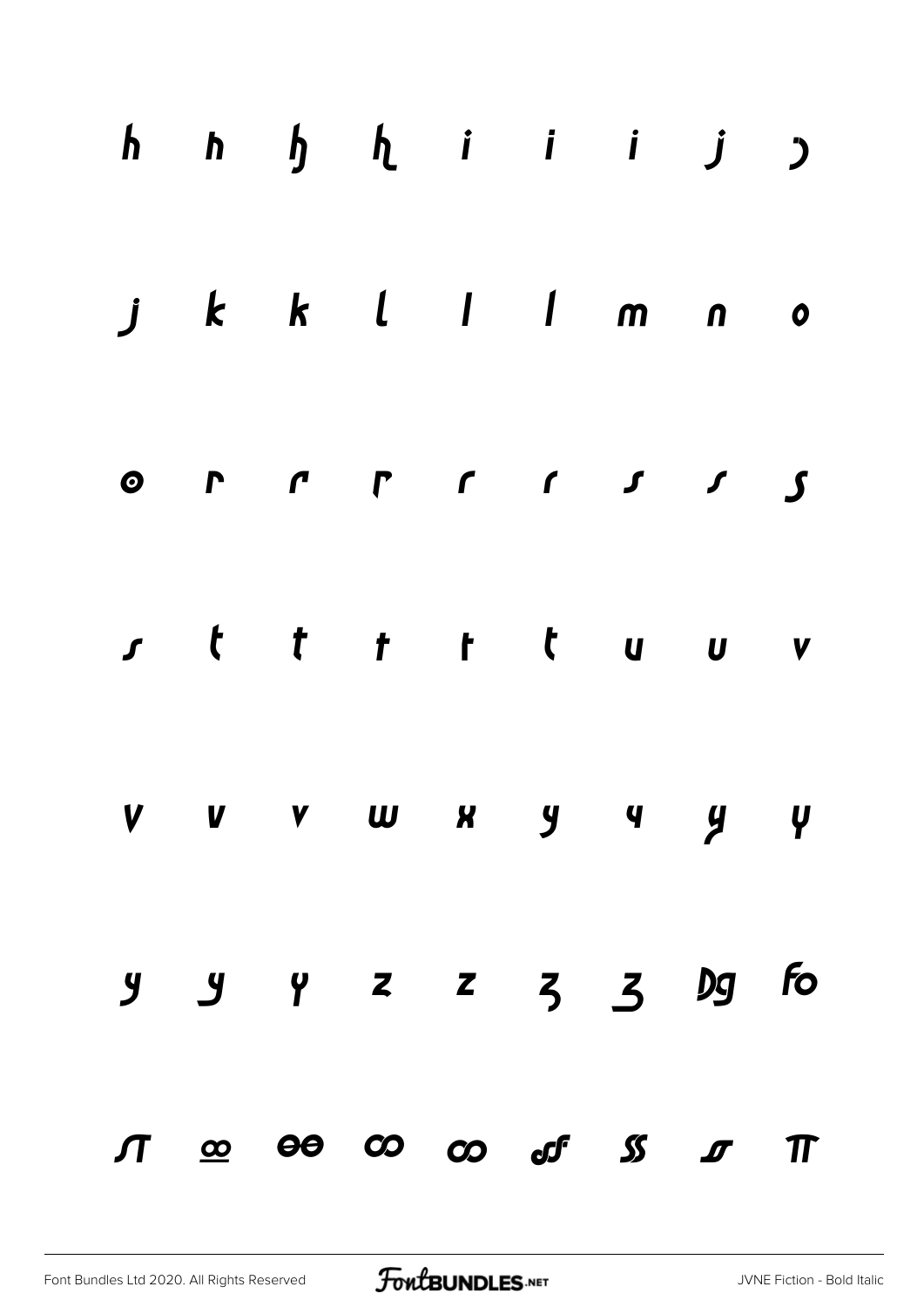|  | FERECCC GECEC                                                                                                                                                                                                                                                                                                                                                                                                                           |  |  |   |
|--|-----------------------------------------------------------------------------------------------------------------------------------------------------------------------------------------------------------------------------------------------------------------------------------------------------------------------------------------------------------------------------------------------------------------------------------------|--|--|---|
|  | $\begin{array}{cccccccccccccccccc} \textbf{?} & \textbf{?} & \textbf{c} & \textbf{c} & \textbf{c} & \textbf{c} & \textbf{c} & \textbf{c} & \textbf{c} & \textbf{c} & \textbf{c} & \textbf{c} & \textbf{c} & \textbf{c} & \textbf{c} & \textbf{c} & \textbf{c} & \textbf{c} & \textbf{c} & \textbf{c} & \textbf{c} & \textbf{c} & \textbf{c} & \textbf{c} & \textbf{c} & \textbf{c} & \textbf{c} & \textbf{c} & \textbf{c} & \textbf{c}$ |  |  |   |
|  | $\vdots$ $\cdots$ $\cdots$ $\cdots$ $\vdots$ $\qquad \qquad \mathbf{\#}$ 0 ? ?                                                                                                                                                                                                                                                                                                                                                          |  |  |   |
|  | $\therefore$ $3^{\circ}$ $5^{\circ}$ $88$ $88$ $\therefore$ $\therefore$                                                                                                                                                                                                                                                                                                                                                                |  |  |   |
|  | $9 \t\t . \t\t . \t\t . \t\t , \t\t , \t\t ; \t\t ; \t\t ; \t\t ,$                                                                                                                                                                                                                                                                                                                                                                      |  |  |   |
|  | 4 4 4 5 6 6 8 8                                                                                                                                                                                                                                                                                                                                                                                                                         |  |  | 9 |
|  | $\begin{array}{cccccccccccccccccc} \Pi & \Pi & \Pi & \Pi & 0 & 0 & 0 & 1 & 2 & 3 & 3 \end{array}$                                                                                                                                                                                                                                                                                                                                       |  |  |   |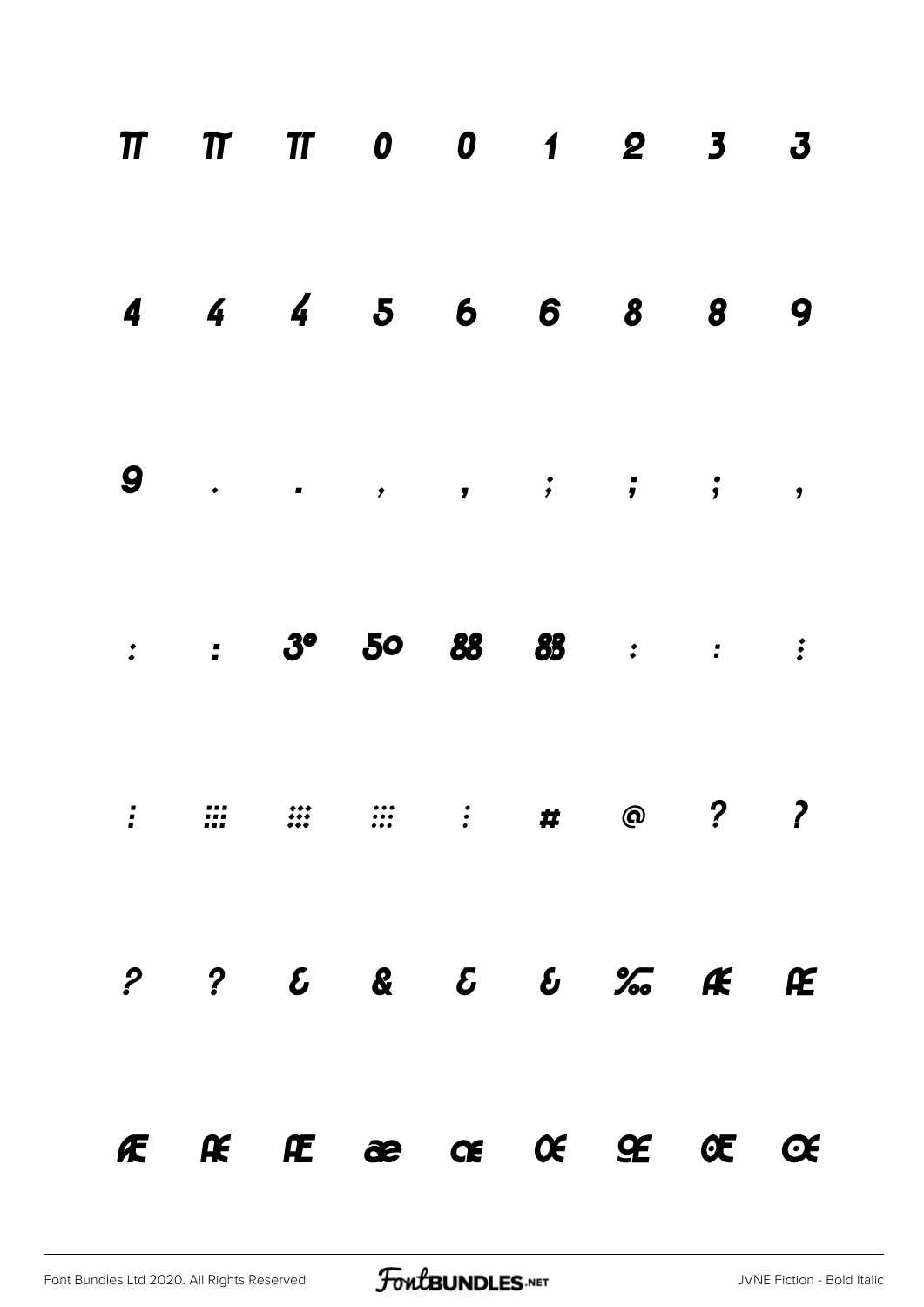|  | Œœœ i "Ä Ë Ï Ö                                                    |  |  |  |
|--|-------------------------------------------------------------------|--|--|--|
|  | Ü ä ë ï i ö ü ÿ Ÿ                                                 |  |  |  |
|  | $\ddot{w}$ $\ddot{a}$ $\ddot{a}$ $\ddot{c}$ $\ddot{a}$ $\ddot{c}$ |  |  |  |
|  | ï i ö ü ÿ Ÿ Ѿ Ff fi                                               |  |  |  |
|  | fl ffi ffl ft <i>s</i> t <i>s</i> m                               |  |  |  |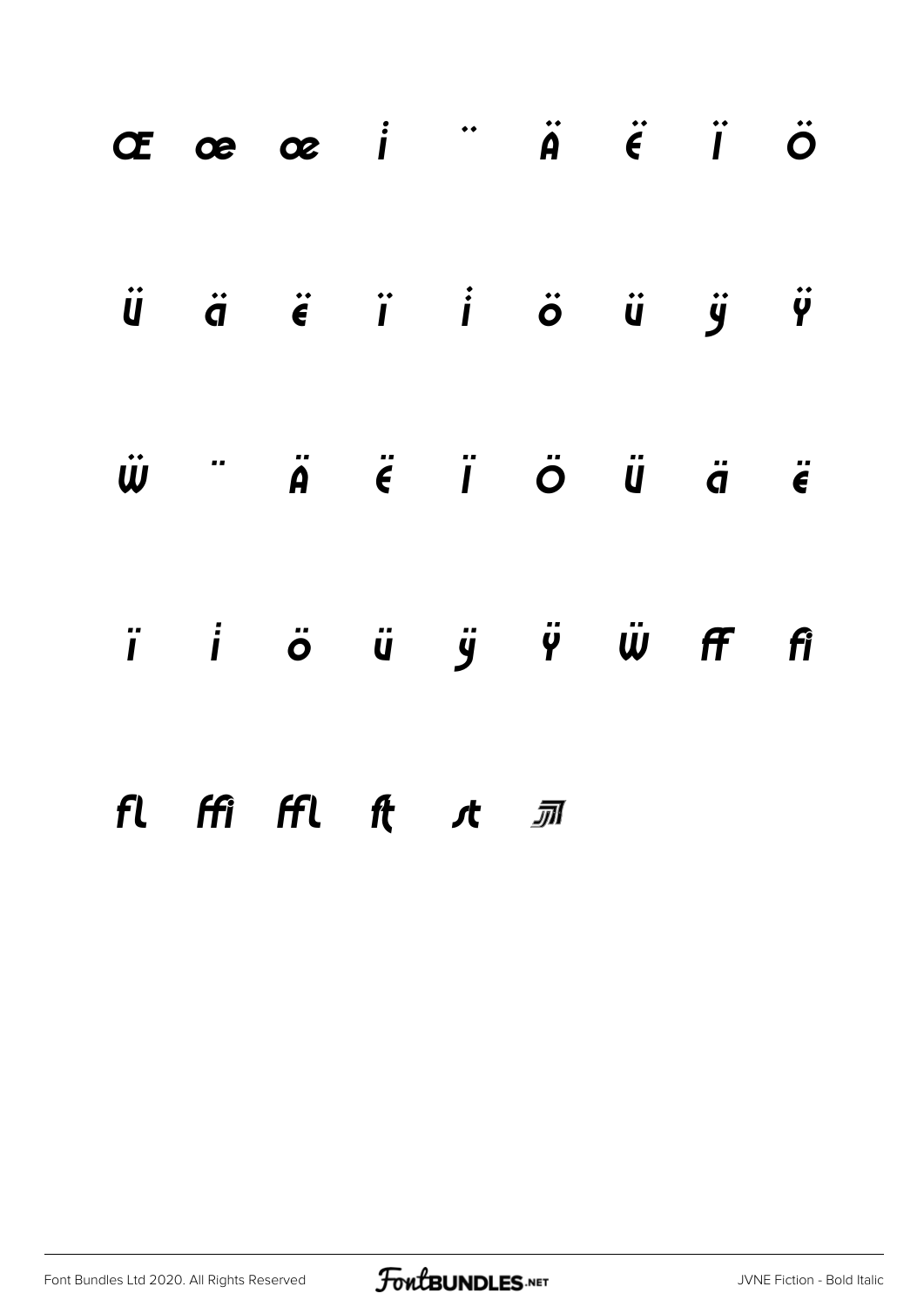#### **JVNE Fiction - Bold**

**Uppercase Characters** 

## ABCDEFGHIJKLMNOPQRSTUUWKY  $\mathbf{Z}$

Lowercase Characters

### abcdefghijklmnopqrsCuvwxyz

**Numbers** 

#### 0123456789

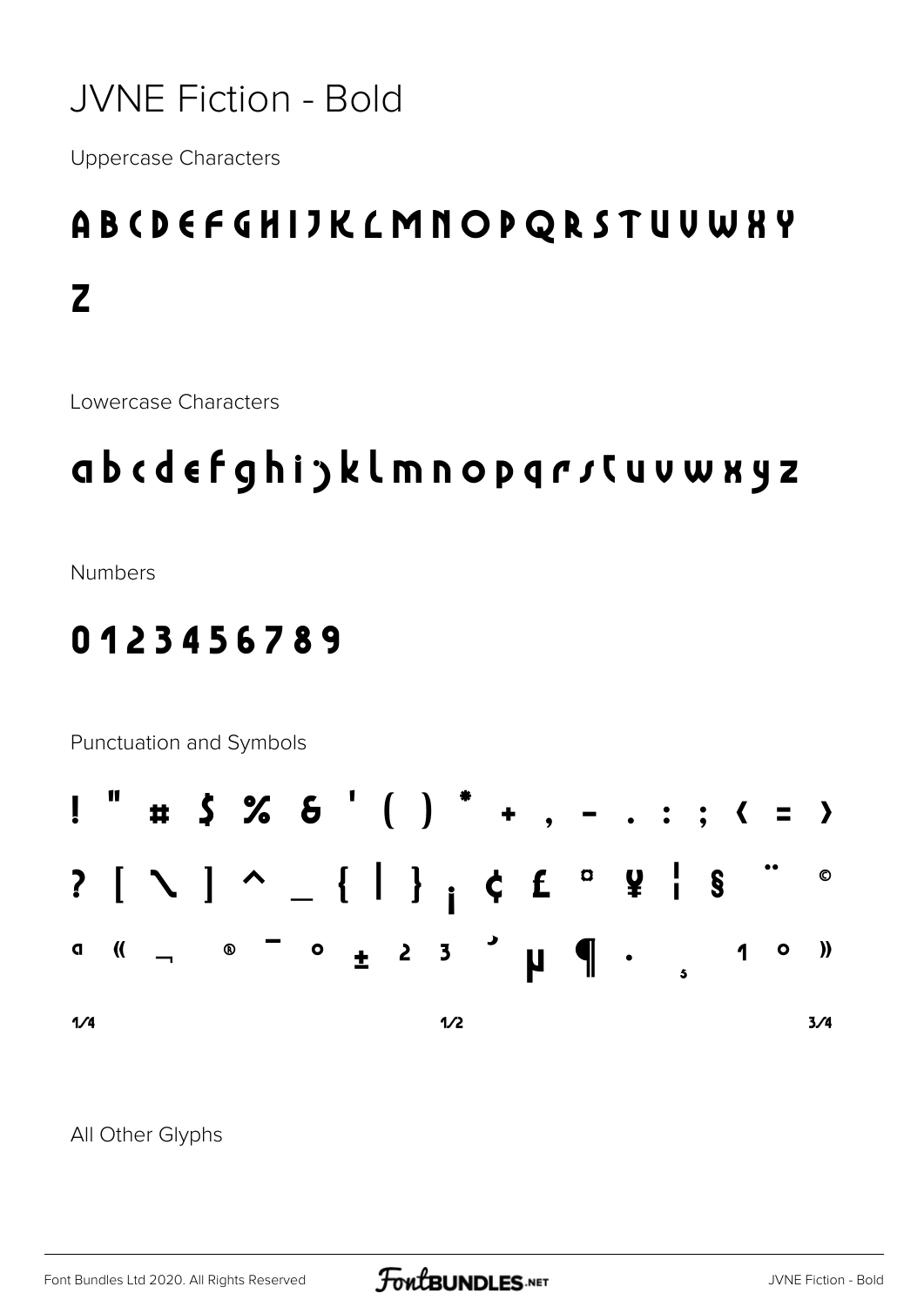|                      |  |  | $\dot{A}$ $\dot{A}$ $\ddot{A}$ $\ddot{A}$ $\ddot{A}$ $\dot{A}$ $\dot{C}$ $\ddot{C}$                                                                                                                           |  |
|----------------------|--|--|---------------------------------------------------------------------------------------------------------------------------------------------------------------------------------------------------------------|--|
|                      |  |  | $\acute{\epsilon}$ $\acute{\epsilon}$ $\acute{\epsilon}$ $\acute{i}$ $\acute{i}$ $\acute{i}$ $\acute{j}$ $\acute{j}$ $\acute{j}$ $\acute{j}$ $\acute{j}$                                                      |  |
|                      |  |  | Ò Ó Ô Õ Ö × Ø Ù Ú                                                                                                                                                                                             |  |
|                      |  |  | $\begin{matrix} \hat{\mathsf{U}} & \hat{\mathsf{U}} & \hat{\mathsf{V}} & \hat{\mathsf{V}} & \mathsf{D} & \mathsf{B} & \hat{\mathsf{G}} & \hat{\mathsf{G}} & \hat{\mathsf{G}} & \hat{\mathsf{G}} \end{matrix}$ |  |
|                      |  |  | $\ddot{q}$ $\dot{q}$ $\alpha$ $\zeta$ $\dot{\epsilon}$ $\dot{\epsilon}$ $\dot{\epsilon}$ $\ddot{\epsilon}$ $\ddot{\epsilon}$ i                                                                                |  |
| $\overrightarrow{1}$ |  |  |                                                                                                                                                                                                               |  |
|                      |  |  | Ö ÷ Ø Ù Ù Û Ü Ý Þ                                                                                                                                                                                             |  |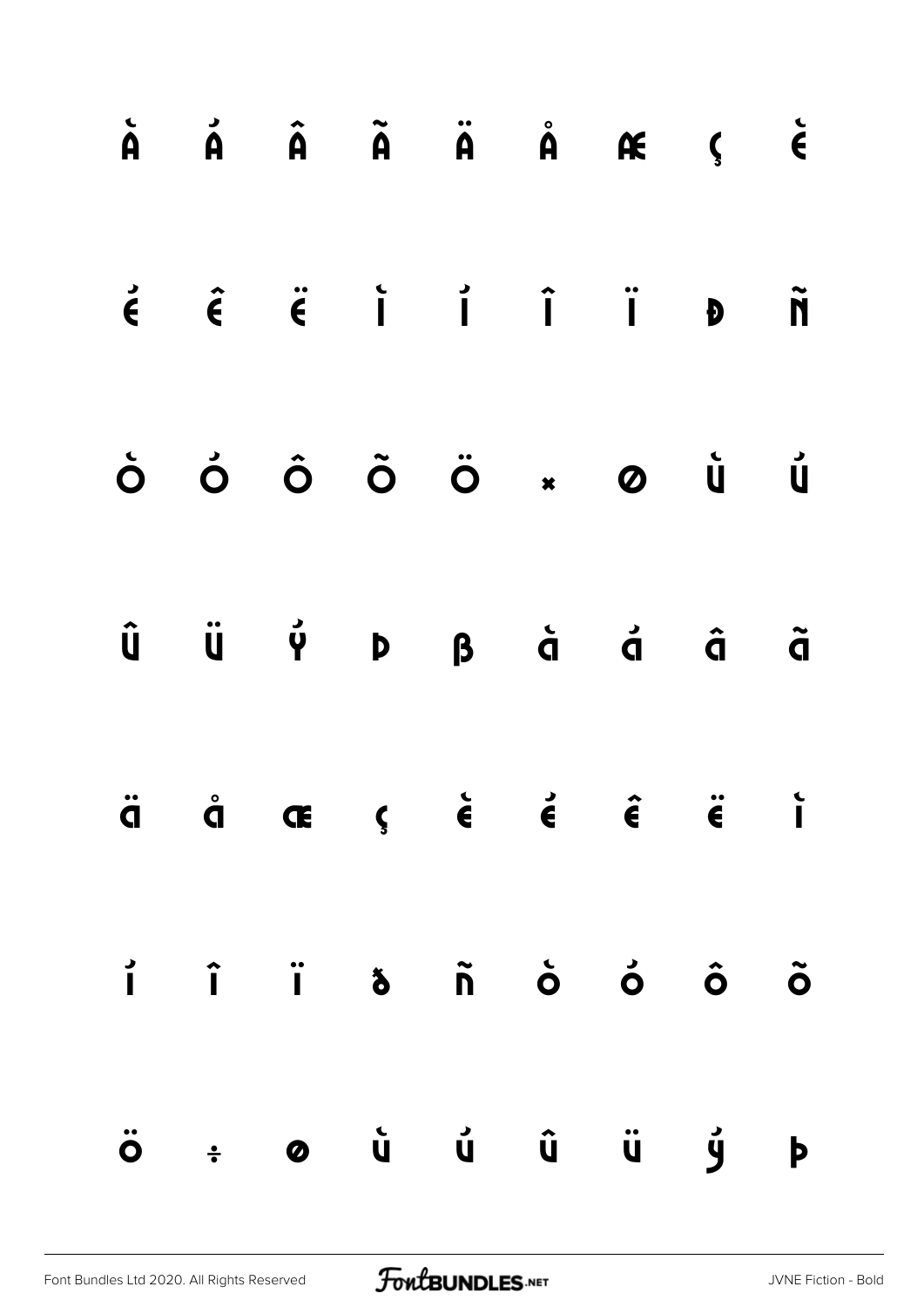|  |  |  | $\ddot{y}$ $\ddot{A}$ $\ddot{a}$ $\ddot{A}$ $\ddot{a}$ $\ddot{a}$ $\ddot{a}$ $\ddot{a}$ $\ddot{a}$                                                                                                                                                                                                                                                                                                                                                |  |
|--|--|--|---------------------------------------------------------------------------------------------------------------------------------------------------------------------------------------------------------------------------------------------------------------------------------------------------------------------------------------------------------------------------------------------------------------------------------------------------|--|
|  |  |  | $\begin{array}{ccccccccccccccccc} \hat{c} & \hat{c} & \hat{c} & \hat{c} & \hat{c} & \hat{c} & \hat{c} & \hat{d} & \hat{d} & \hat{d} & \hat{d} & \hat{d} & \hat{d} & \hat{d} & \hat{d} & \hat{d} & \hat{d} & \hat{d} & \hat{d} & \hat{d} & \hat{d} & \hat{d} & \hat{d} & \hat{d} & \hat{d} & \hat{d} & \hat{d} & \hat{d} & \hat{d} & \hat{d} & \hat{d} & \hat{d} & \hat{d} & \hat{d} & \hat{d}$                                                    |  |
|  |  |  | $d \overline{\epsilon}$ $\overline{\epsilon}$ $\overline{\epsilon}$ $\overline{\epsilon}$ $\overline{\epsilon}$ $\overline{\epsilon}$ $\overline{\epsilon}$ $\overline{\epsilon}$ $\overline{\epsilon}$ $\overline{\epsilon}$ $\overline{\epsilon}$ $\overline{\epsilon}$ $\overline{\epsilon}$ $\overline{\epsilon}$ $\overline{\epsilon}$ $\overline{\epsilon}$                                                                                 |  |
|  |  |  | $\check{\epsilon}$ $\check{\epsilon}$ $\hat{\zeta}$ $\hat{g}$ $\check{\zeta}$ $\check{g}$ $\check{g}$ $\check{g}$ $\check{g}$                                                                                                                                                                                                                                                                                                                     |  |
|  |  |  | $\dot{9}$ $\hat{H}$ $\dot{h}$ $\bar{H}$ $\dot{h}$ $\ddot{I}$ $\ddot{I}$ $\ddot{I}$                                                                                                                                                                                                                                                                                                                                                                |  |
|  |  |  | $\begin{array}{ccccccccccccccccc} \check{\mathsf{I}} & \check{\mathsf{I}} & \mathsf{I} & \mathsf{I} & \mathsf{I} & \mathsf{I} & \mathsf{I} & \mathsf{I} & \mathsf{I} & \mathsf{I} & \mathsf{I} & \mathsf{I} & \mathsf{I} & \mathsf{I} & \mathsf{I} & \mathsf{I} & \mathsf{I} & \mathsf{I} & \mathsf{I} & \mathsf{I} & \mathsf{I} & \mathsf{I} & \mathsf{I} & \mathsf{I} & \mathsf{I} & \mathsf{I} & \mathsf{I} & \mathsf{I} & \mathsf{I} & \math$ |  |
|  |  |  | ") K K K Č ľ Ç Į Č                                                                                                                                                                                                                                                                                                                                                                                                                                |  |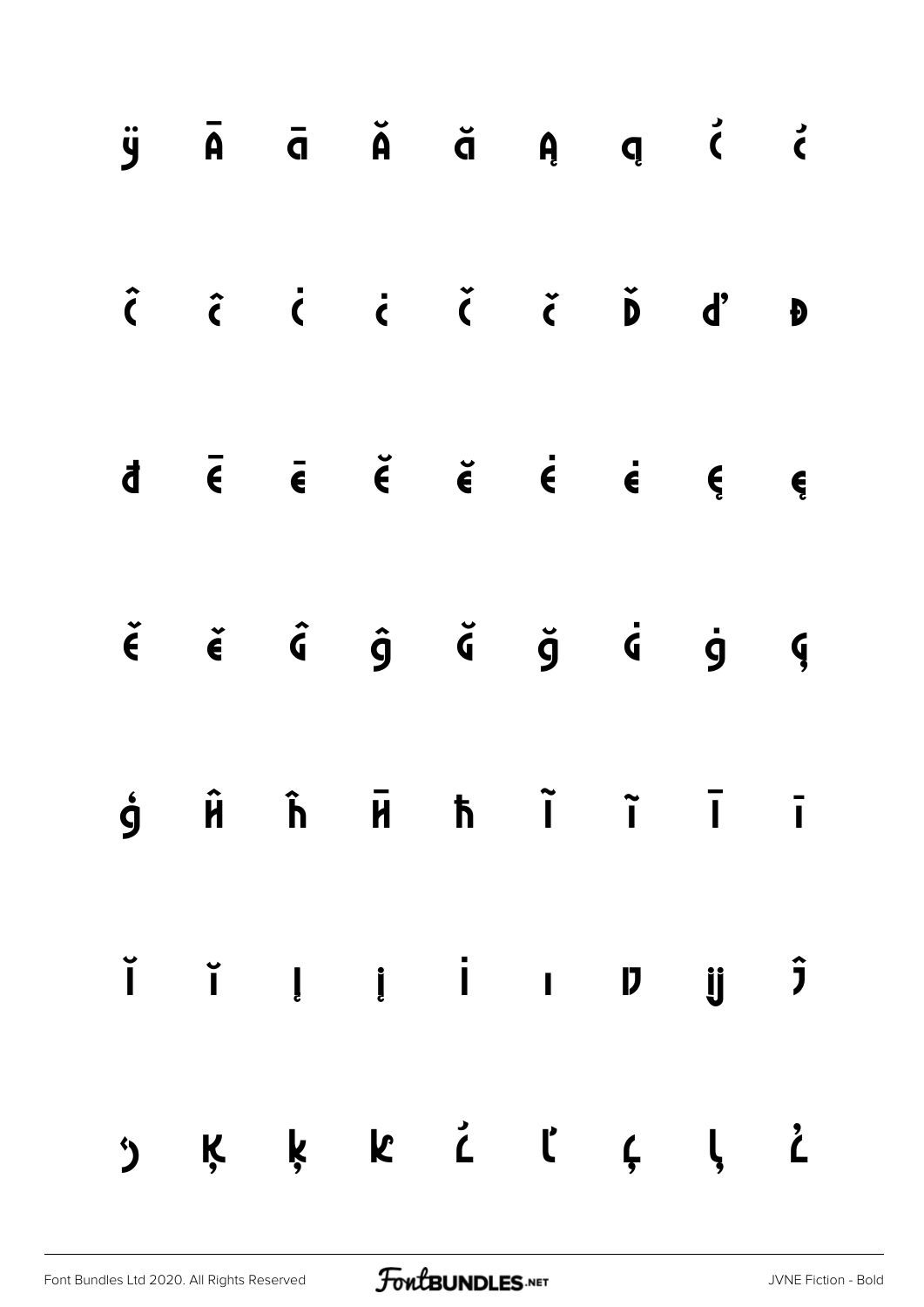|  | $\begin{array}{ccccccccccccccccccccc} C & C & C & C & C & C & \end{array} \hspace{1.5cm} \begin{array}{ccccccccccccccccc} \begin{array}{ccccccccccccccccc} C & C & C & C & C & \end{array} \end{array} \hspace{1.5cm} \begin{array}{ccccccccccccccccc} \begin{array}{ccccccccccccccccc} C & C & C & C & C & \end{array} \end{array} \hspace{1.5cm} \begin{array}{ccccccccccccccccc} \begin{array}{ccccccccccccccccc} C & C & C & C & C & \end{array} \end{array} \hspace{1.5cm} \begin{array}{ccccccccccccccccc} \begin{array}{ccccccccccccccccc} C & C & C & C$ |  |  |  |
|--|------------------------------------------------------------------------------------------------------------------------------------------------------------------------------------------------------------------------------------------------------------------------------------------------------------------------------------------------------------------------------------------------------------------------------------------------------------------------------------------------------------------------------------------------------------------|--|--|--|
|  | ň ň 'n ŋ ŋ Ō Ō Ŏ Ŏ                                                                                                                                                                                                                                                                                                                                                                                                                                                                                                                                               |  |  |  |
|  | ŐŐŒŒŘŕŖFŘ                                                                                                                                                                                                                                                                                                                                                                                                                                                                                                                                                        |  |  |  |
|  | $\check{r}$ $\check{s}$ $\check{t}$ $\hat{s}$ $\hat{i}$ $\check{t}$ $\check{t}$ $\check{t}$ $\check{t}$                                                                                                                                                                                                                                                                                                                                                                                                                                                          |  |  |  |
|  | ŢļŤ ('ŦĪŨŨŪ                                                                                                                                                                                                                                                                                                                                                                                                                                                                                                                                                      |  |  |  |
|  | $\begin{array}{ccccccccccccccccc} \bar{\mathbf{u}} & \bar{\mathbf{u}} & \bar{\mathbf{u}} & \bar{\mathbf{u}} & \bar{\mathbf{u}} & \bar{\mathbf{u}} & \bar{\mathbf{u}} & \bar{\mathbf{u}} & \bar{\mathbf{u}} & \bar{\mathbf{u}} & \bar{\mathbf{u}} & \bar{\mathbf{u}} & \bar{\mathbf{u}} & \bar{\mathbf{u}} & \bar{\mathbf{u}} & \bar{\mathbf{u}} & \bar{\mathbf{u}} & \bar{\mathbf{u}} & \bar{\mathbf{u}} & \bar{\mathbf{u}} & \bar{\mathbf{u}} & \bar{\mathbf{u}} & \bar{\mathbf{u}} & \bar$                                                                     |  |  |  |
|  | Ŵ ŵ Ŷ ŷ Ÿ Ź ź Ż ż                                                                                                                                                                                                                                                                                                                                                                                                                                                                                                                                                |  |  |  |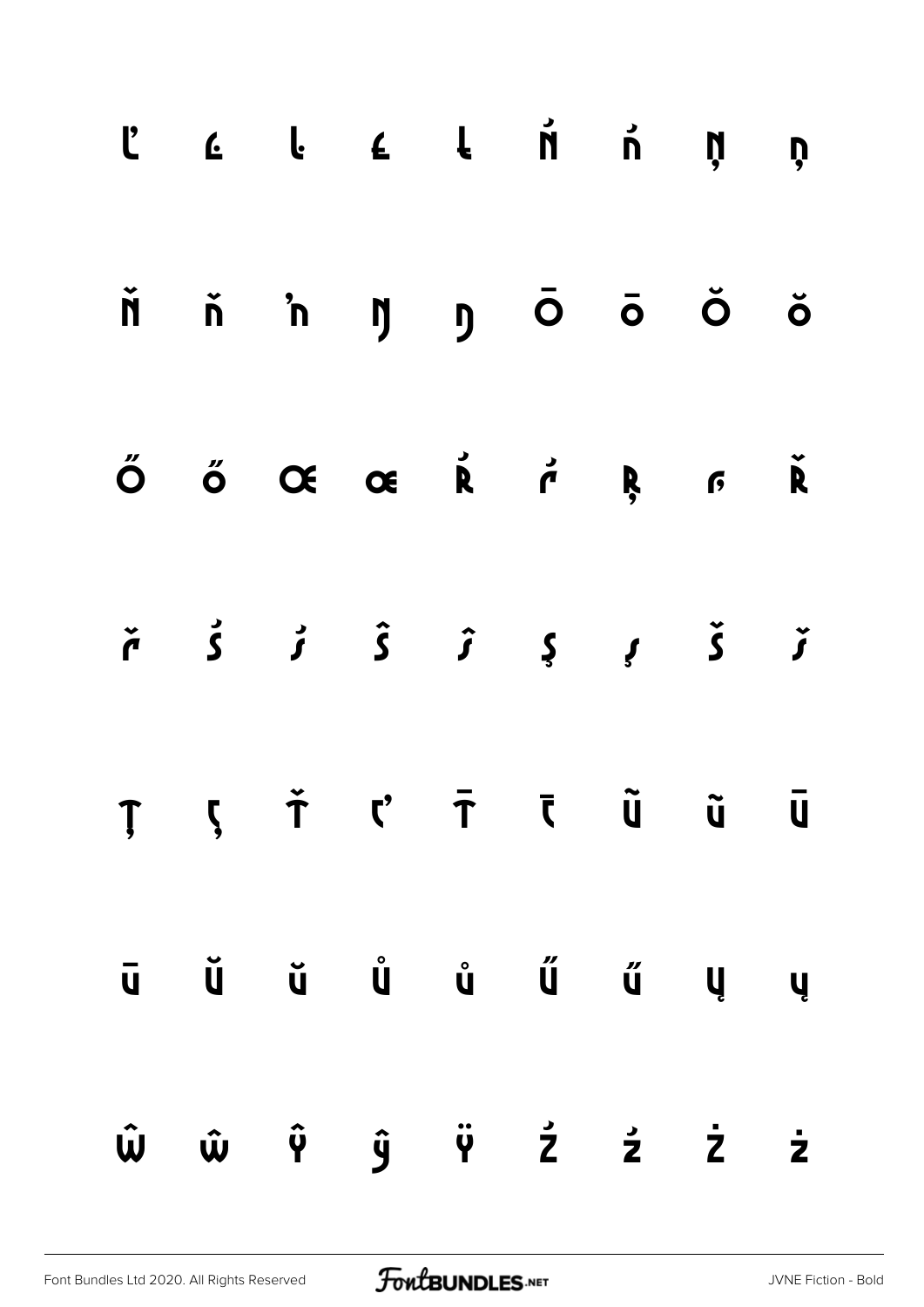|   |                            |                     |                                                               |               | $\check{z}$ $\check{z}$ f $\uparrow$ $\hat{\kappa}$ $\check{\sigma}$ $\check{\phi}$ $\check{\phi}$ $\varphi$                                                                                                                                                                                                                                                                                                                                                       |                  |                        |                         |
|---|----------------------------|---------------------|---------------------------------------------------------------|---------------|--------------------------------------------------------------------------------------------------------------------------------------------------------------------------------------------------------------------------------------------------------------------------------------------------------------------------------------------------------------------------------------------------------------------------------------------------------------------|------------------|------------------------|-------------------------|
|   |                            |                     |                                                               |               |                                                                                                                                                                                                                                                                                                                                                                                                                                                                    |                  |                        |                         |
|   |                            |                     |                                                               |               |                                                                                                                                                                                                                                                                                                                                                                                                                                                                    |                  |                        |                         |
|   |                            |                     |                                                               |               | $\begin{array}{ccccccccccc} - & & - & & \Big  & & & \Big  & & & \Big  & & & \Big  & & & \Big  & & & \Big  & & & \Big  & & & \Big  & & & \Big  & & & \Big  & & & \Big  & & & \Big  & & & \Big  & & & \Big  & & & \Big  & & & \Big  & & & \Big  & & & \Big  & & & \Big  & & & \Big  & & & \Big  & & & \Big  & & & \Big  & & & \Big  & & & \Big  & & & \Big  & & & \Big  & & & \Big  & & & \Big  & & & \Big  & & & \Big  & & & \Big  & & & \Big  & & & \Big  & & & \$ |                  |                        |                         |
|   |                            |                     | $\frac{1}{2}$ , $\frac{1}{2}$ , $\frac{1}{2}$ , $\frac{1}{2}$ |               |                                                                                                                                                                                                                                                                                                                                                                                                                                                                    |                  |                        | $\%$                    |
| % | $\boldsymbol{\mathcal{J}}$ | $\pmb{\mathcal{Y}}$ | $\boldsymbol{\mathcal{W}}$                                    | $\mathcal{L}$ | $\boldsymbol{\mathcal{D}}$                                                                                                                                                                                                                                                                                                                                                                                                                                         | $\boldsymbol{m}$ | $\boldsymbol{\Lambda}$ | $\overline{\mathbf{C}}$ |
|   | Ü                          |                     |                                                               |               | 八                                                                                                                                                                                                                                                                                                                                                                                                                                                                  | $\ddot{*}$       |                        | I                       |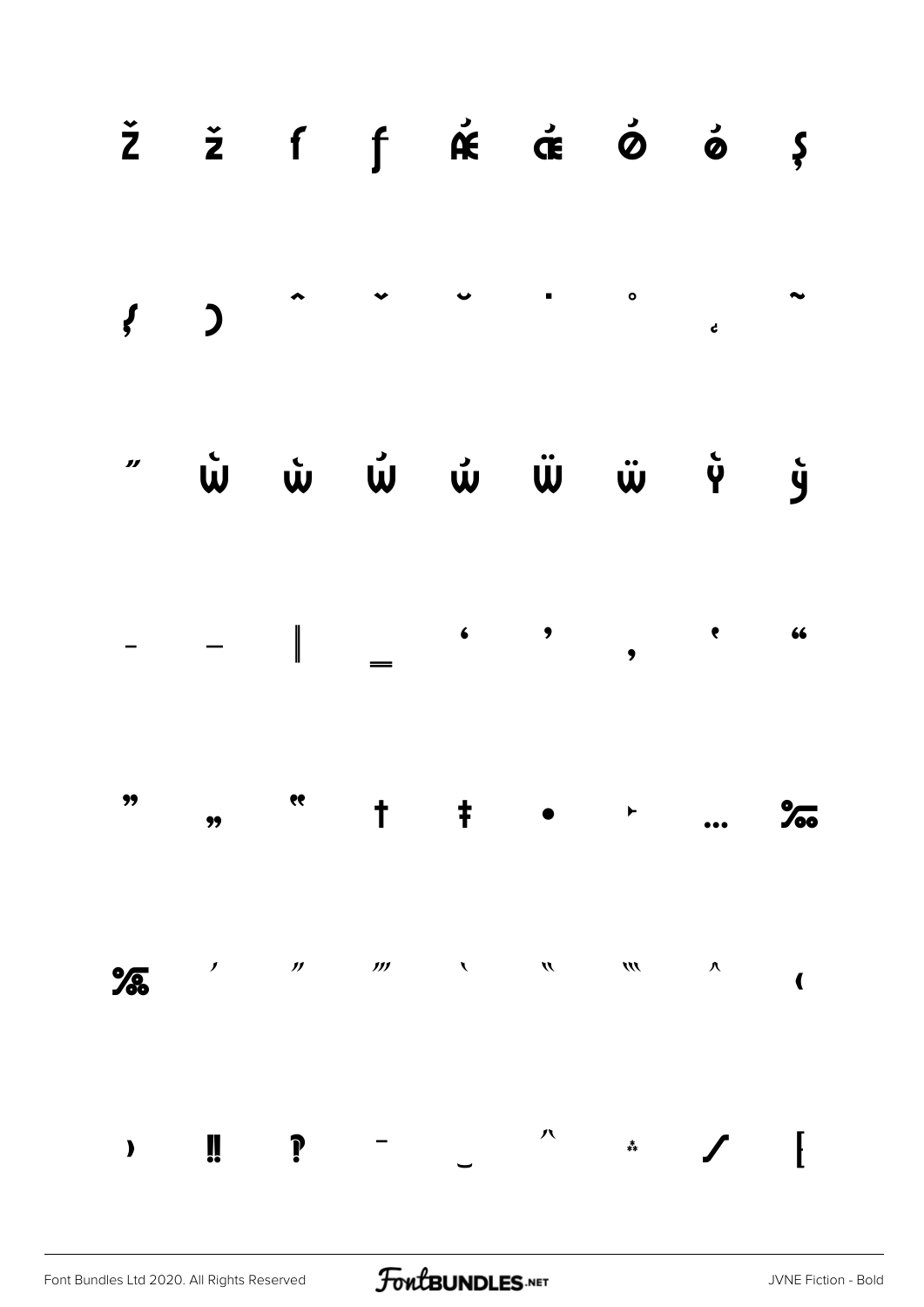| $\frac{1}{2}$ $\sim$ |                                                                           |  | $\overline{\phantom{a}}$ , $\overline{\phantom{a}}$ , $\overline{\phantom{a}}$ , $\overline{\phantom{a}}$ , $\overline{\phantom{a}}$ , $\overline{\phantom{a}}$ , $\overline{\phantom{a}}$ , $\overline{\phantom{a}}$ , $\overline{\phantom{a}}$ , $\overline{\phantom{a}}$ , $\overline{\phantom{a}}$ , $\overline{\phantom{a}}$ , $\overline{\phantom{a}}$ , $\overline{\phantom{a}}$ , $\overline{\phantom{a}}$ , $\overline{\phantom{a}}$ |     |    | $\overline{\mathbf{c}}$ |
|----------------------|---------------------------------------------------------------------------|--|-----------------------------------------------------------------------------------------------------------------------------------------------------------------------------------------------------------------------------------------------------------------------------------------------------------------------------------------------------------------------------------------------------------------------------------------------|-----|----|-------------------------|
|                      | $M \subseteq \qquad \qquad \text{on} \qquad \text{etc.} \qquad \text{tm}$ |  |                                                                                                                                                                                                                                                                                                                                                                                                                                               | K F | fr | $\overline{\mathbf{D}}$ |
| $\boldsymbol{S}$     |                                                                           |  | A A A B C C C                                                                                                                                                                                                                                                                                                                                                                                                                                 |     |    | $\overline{\mathbf{C}}$ |
|                      |                                                                           |  | D D D E E E F F F                                                                                                                                                                                                                                                                                                                                                                                                                             |     |    |                         |
|                      |                                                                           |  | G G H K L L L M M                                                                                                                                                                                                                                                                                                                                                                                                                             |     |    |                         |
| $\mathsf{m}$         |                                                                           |  | nno o o p q                                                                                                                                                                                                                                                                                                                                                                                                                                   |     |    | Q                       |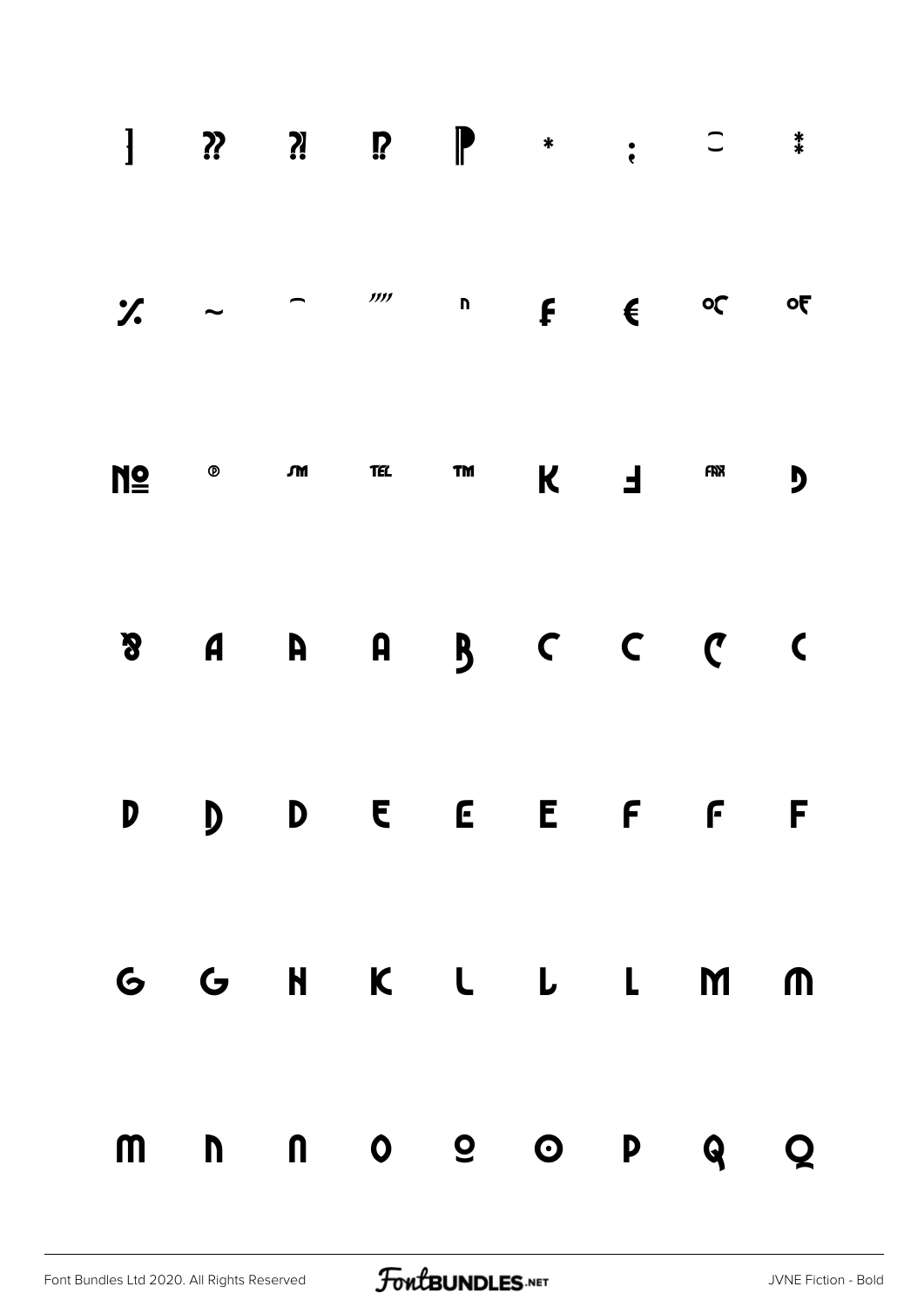|  | $Q Q R R R J J J J J J J$           |  |  |  |
|--|-------------------------------------|--|--|--|
|  | $5$ $5$ $J$ $J$ $S$ $T$ $T$ $T$ $U$ |  |  |  |
|  | U V V V V W W W W                   |  |  |  |
|  | $U$ $X$ $N$ $Z$ $a$ $a$ $a$ $a$     |  |  |  |
|  | abbccccdd                           |  |  |  |
|  | e e e e e e f f f                   |  |  |  |
|  | $f$ $f$ $g$ $g$ $g$ $g$ $g$         |  |  |  |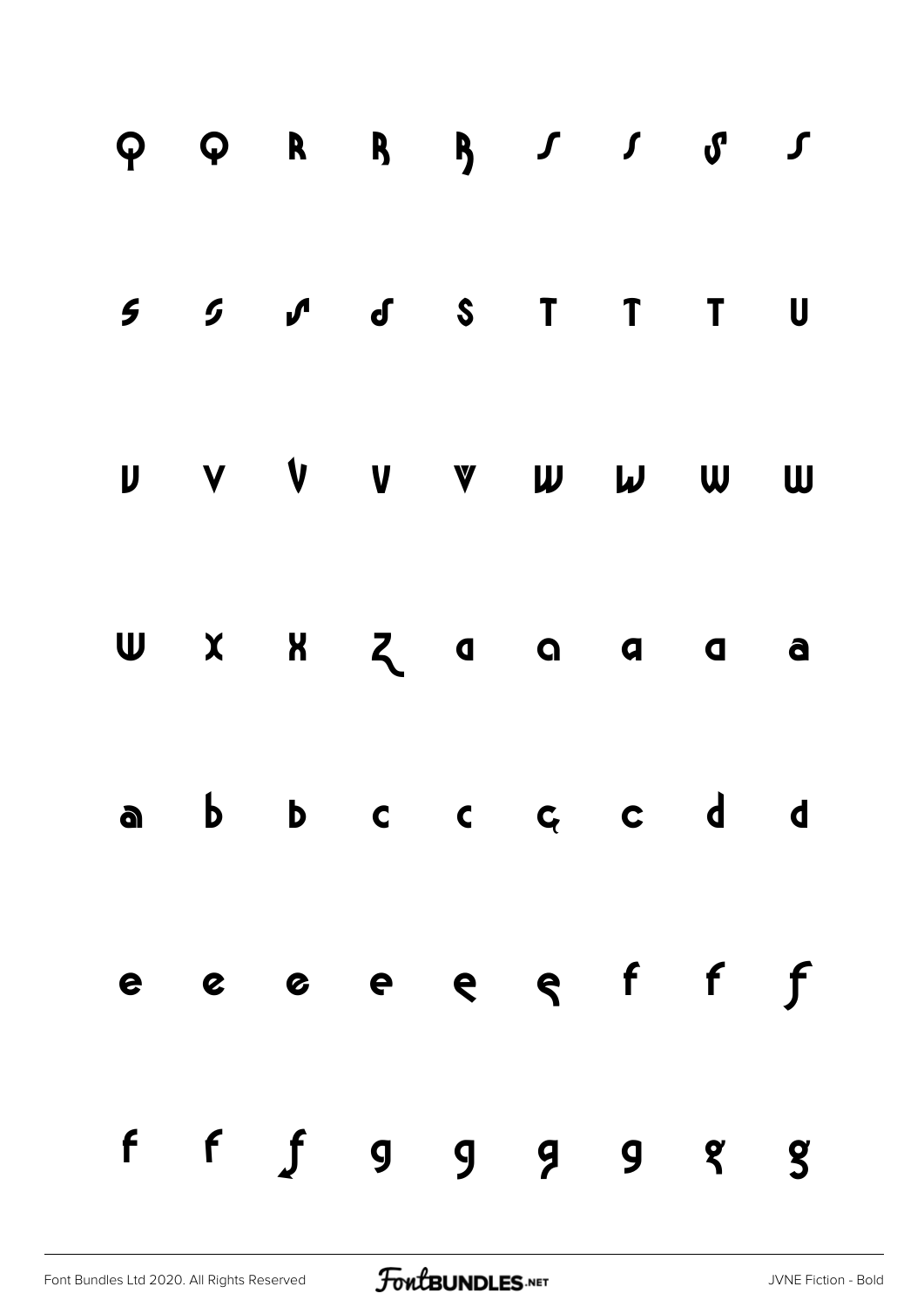|  | $h$ $h$ $h$ $i$ $i$ $j$ $j$                                                      |  |  |  |
|--|----------------------------------------------------------------------------------|--|--|--|
|  | jkklllmno                                                                        |  |  |  |
|  |                                                                                  |  |  |  |
|  | rtttttuuv                                                                        |  |  |  |
|  | V V V W X Y Y Y Y                                                                |  |  |  |
|  | y y y z z z z 3 Dg fo                                                            |  |  |  |
|  | $\pi$ $\infty$ $\infty$ $\infty$ $\infty$ $\infty$ $\infty$ $\infty$ $\pi$ $\pi$ |  |  |  |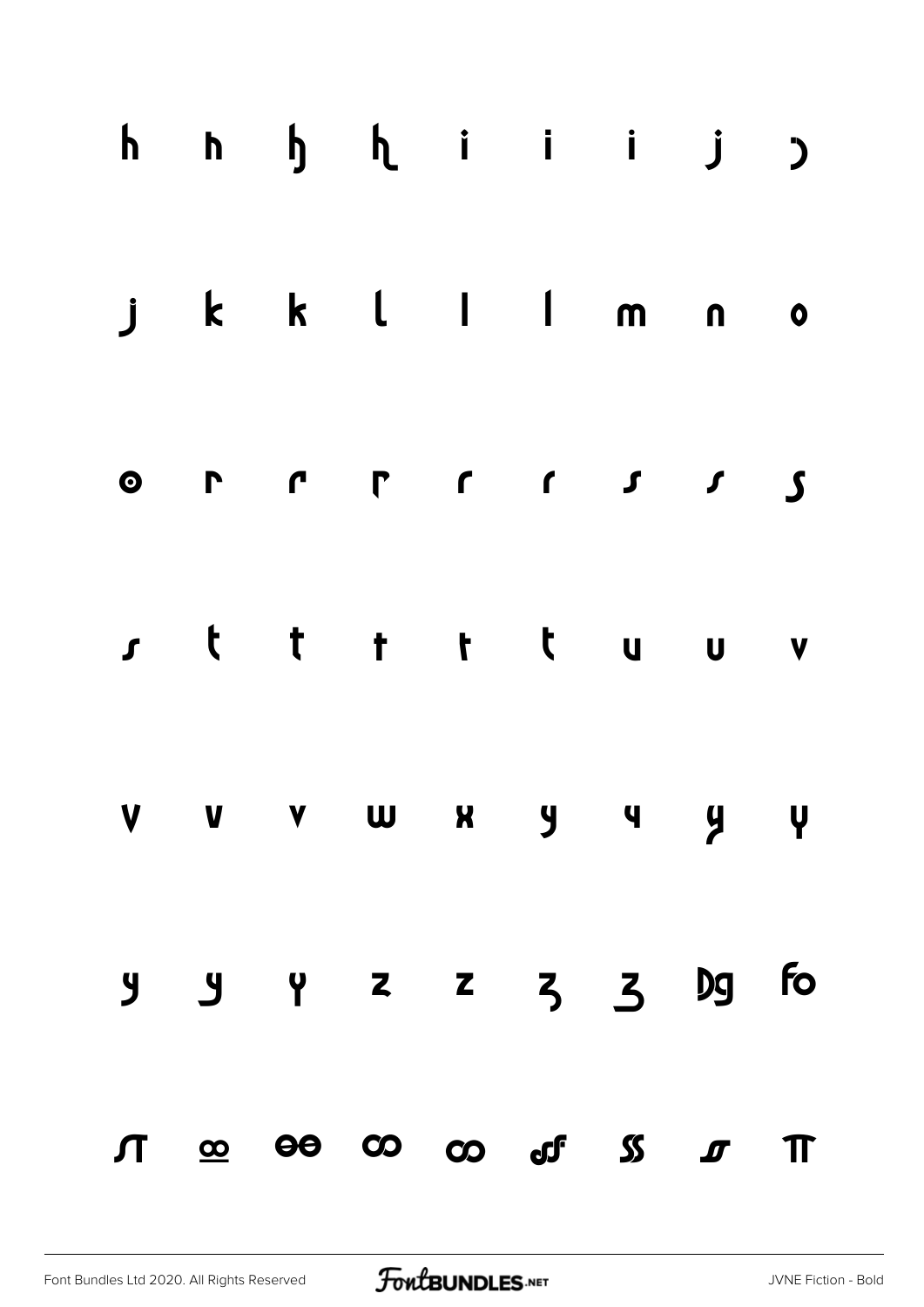|  | TT TT 0 0 1 2 3                                                                          |  |  | $\mathbf{3}$ |
|--|------------------------------------------------------------------------------------------|--|--|--------------|
|  | 4 4 4 5 6 6 8 8                                                                          |  |  | 9            |
|  |                                                                                          |  |  |              |
|  | 3° 50 88 88 : : :                                                                        |  |  |              |
|  |                                                                                          |  |  |              |
|  | $?  ?  \quad 6  \quad 8  \quad 5  \quad 6  \quad \%  \quad \textbf{K}  \quad \textbf{E}$ |  |  |              |
|  | FERECECECEC                                                                              |  |  |              |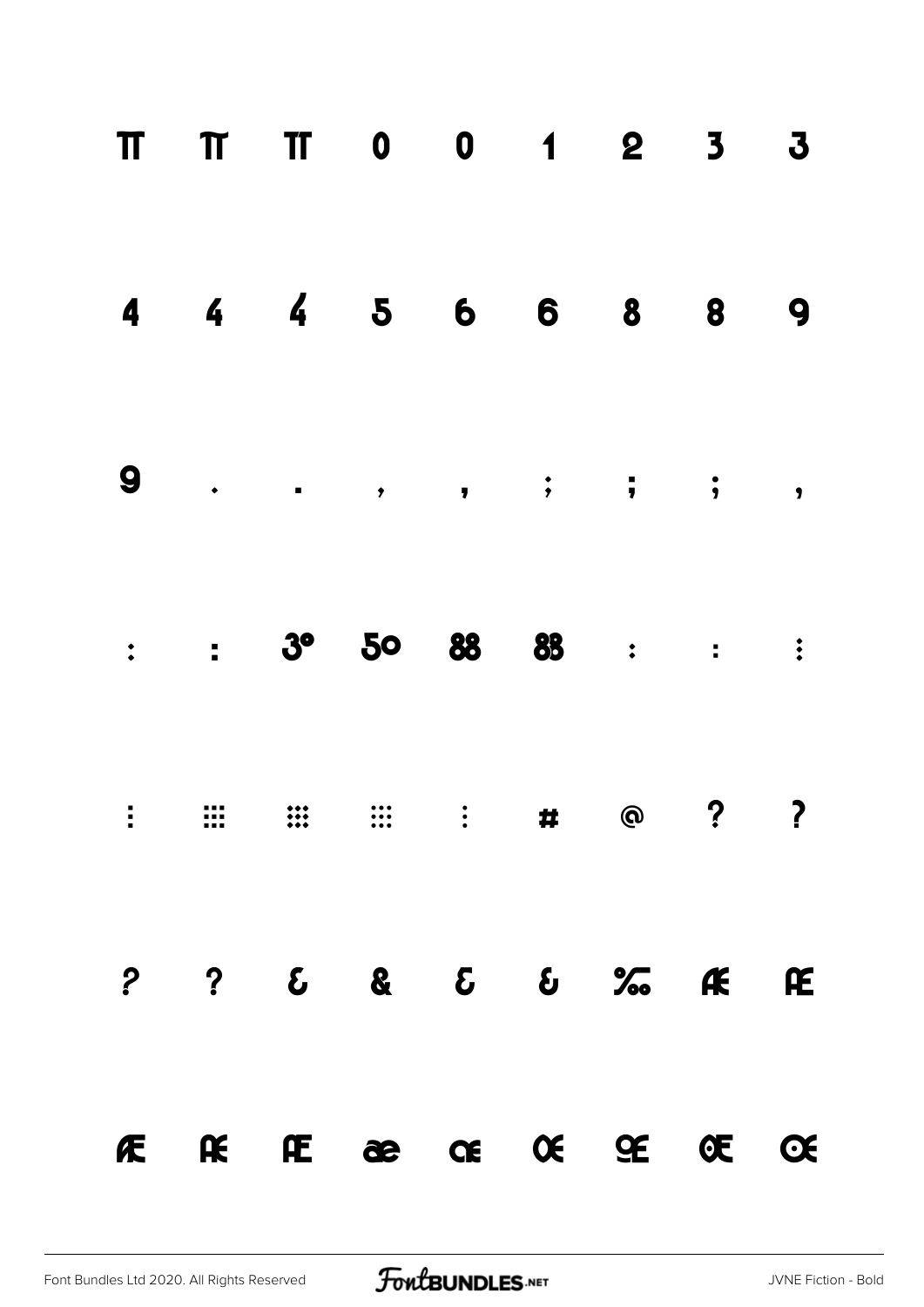|                     | Œœœ i "Ä Ë Ï Ö                      |  |  |  |
|---------------------|-------------------------------------|--|--|--|
|                     | Ü ä ë ï i ö ü ÿ Ÿ                   |  |  |  |
| $\ddot{\mathbf{w}}$ |                                     |  |  |  |
|                     | i i ö ü ÿ Ÿ Ŵ Ff fi                 |  |  |  |
|                     | fl ffi ffl ft <i>s</i> t <i>s</i> m |  |  |  |

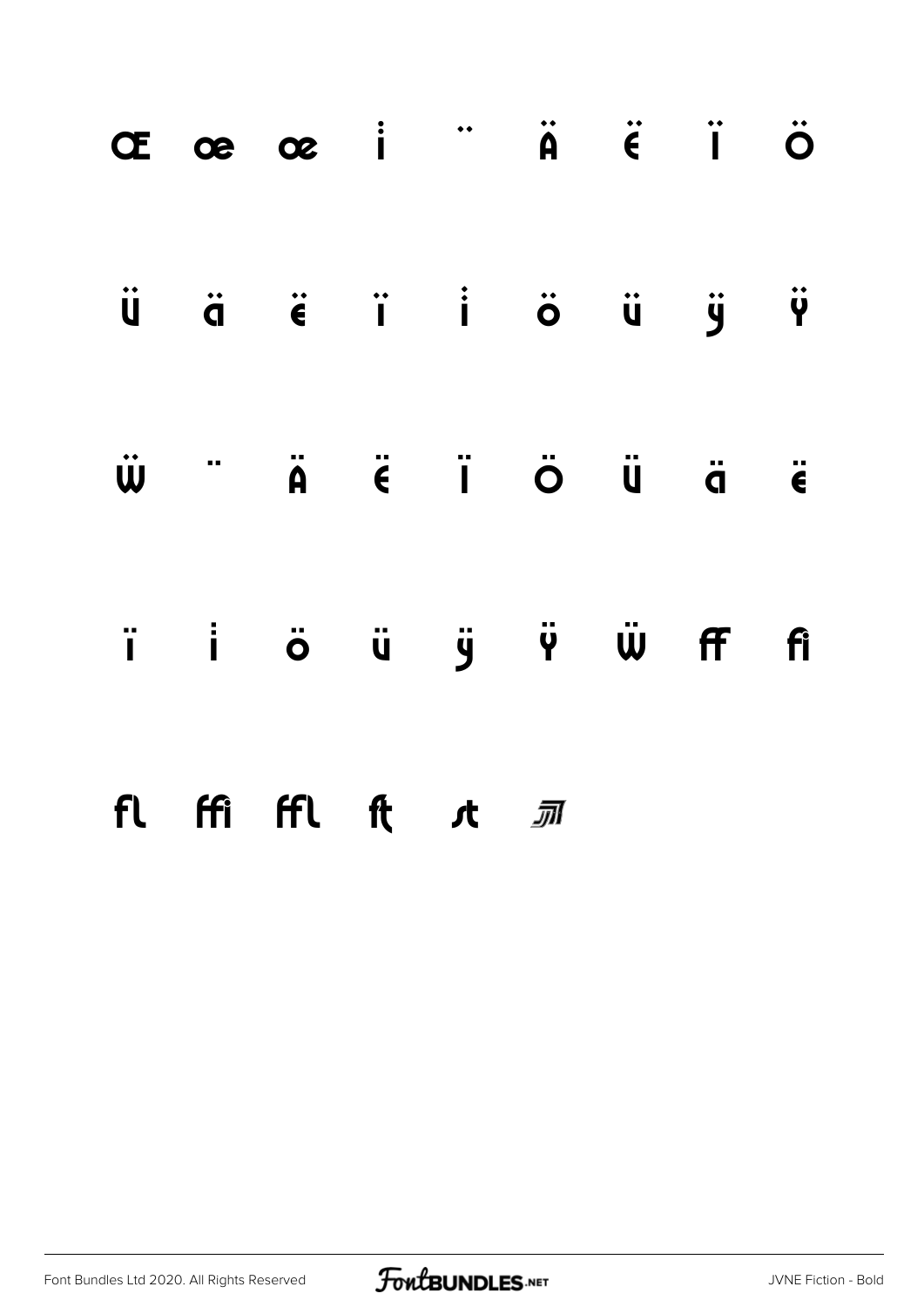### **JVNE FictionSteel Preview - Regular**

**Uppercase Characters** 

## ABCDEFCHIJKLMNOPQRSTUUWKY  $\mathbf{Z}$

Lowercase Characters

## ab cdefghi jklmnop qrsCuvwxyz

**Numbers** 

#### 0123456789

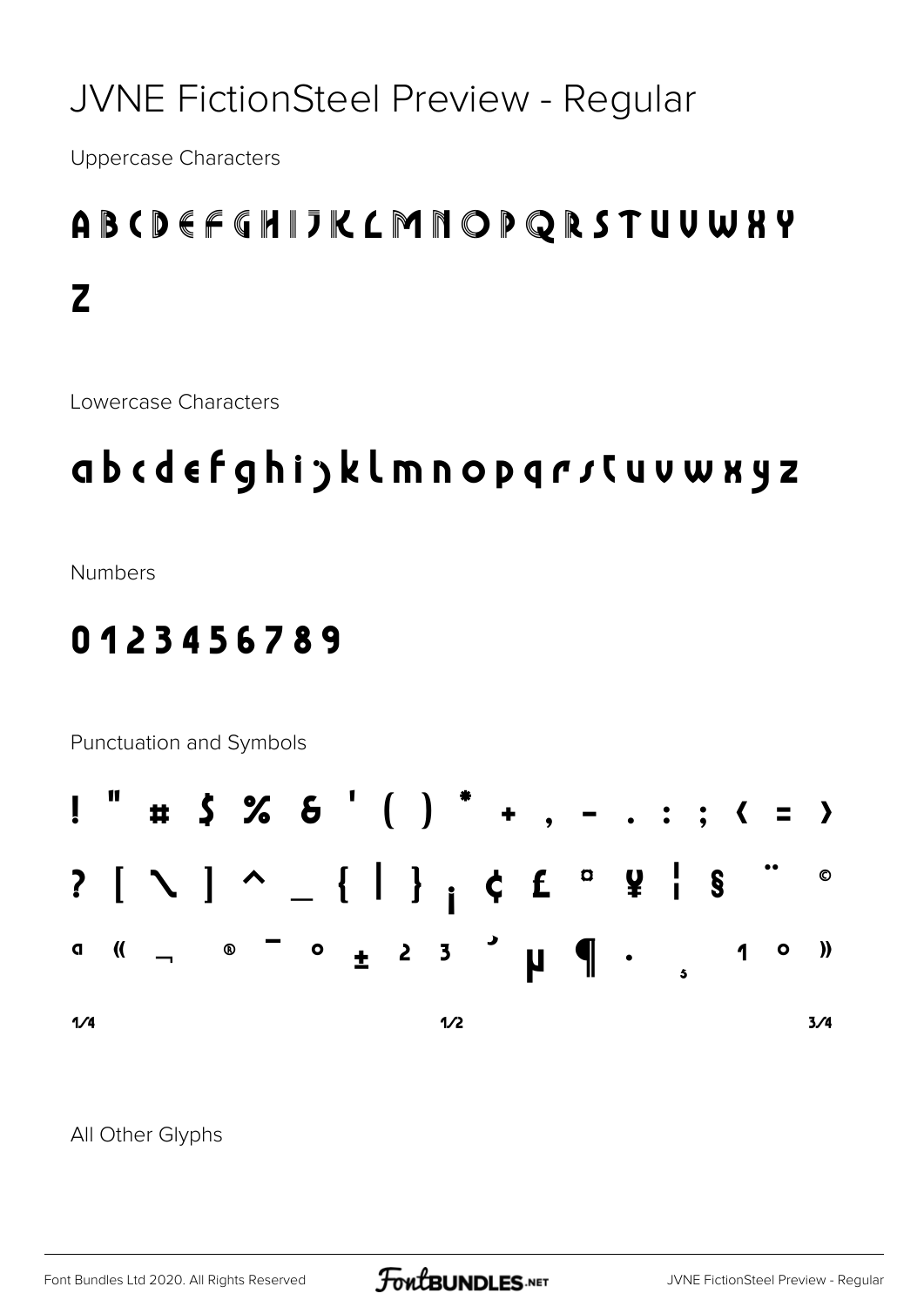|  |  |  | $\dot{A}$ $\dot{A}$ $\ddot{A}$ $\ddot{A}$ $\dot{A}$ $\dot{A}$ $\dot{A}$ $\dot{C}$                                                                                                                             |  |
|--|--|--|---------------------------------------------------------------------------------------------------------------------------------------------------------------------------------------------------------------|--|
|  |  |  | $\acute{\epsilon}$ $\acute{\epsilon}$ $\acute{\epsilon}$ $\acute{i}$ $\acute{i}$ $\acute{i}$ $\acute{j}$ $\acute{j}$ $\acute{j}$ $\acute{j}$ $\acute{j}$                                                      |  |
|  |  |  | Ò Ó Ô Õ Ö × Ø Ù Ú                                                                                                                                                                                             |  |
|  |  |  | $\begin{matrix} \hat{\mathsf{U}} & \hat{\mathsf{U}} & \hat{\mathsf{V}} & \hat{\mathsf{V}} & \mathsf{D} & \mathsf{B} & \hat{\mathsf{G}} & \hat{\mathsf{G}} & \hat{\mathsf{G}} & \hat{\mathsf{G}} \end{matrix}$ |  |
|  |  |  | $\ddot{q}$ $\dot{q}$ $\alpha$ $\zeta$ $\dot{\epsilon}$ $\dot{\epsilon}$ $\dot{\epsilon}$ $\ddot{\epsilon}$ $\ddot{\epsilon}$ i                                                                                |  |
|  |  |  |                                                                                                                                                                                                               |  |
|  |  |  | Ö ÷ Ø Ù Ù Û Ü Ý Þ                                                                                                                                                                                             |  |

[Font Bundles Ltd 2020. All Rights Reserved](https://fontbundles.net/) **FoutBUNDLES.NET** [JVNE FictionSteel Preview - Regular](https://fontbundles.net/)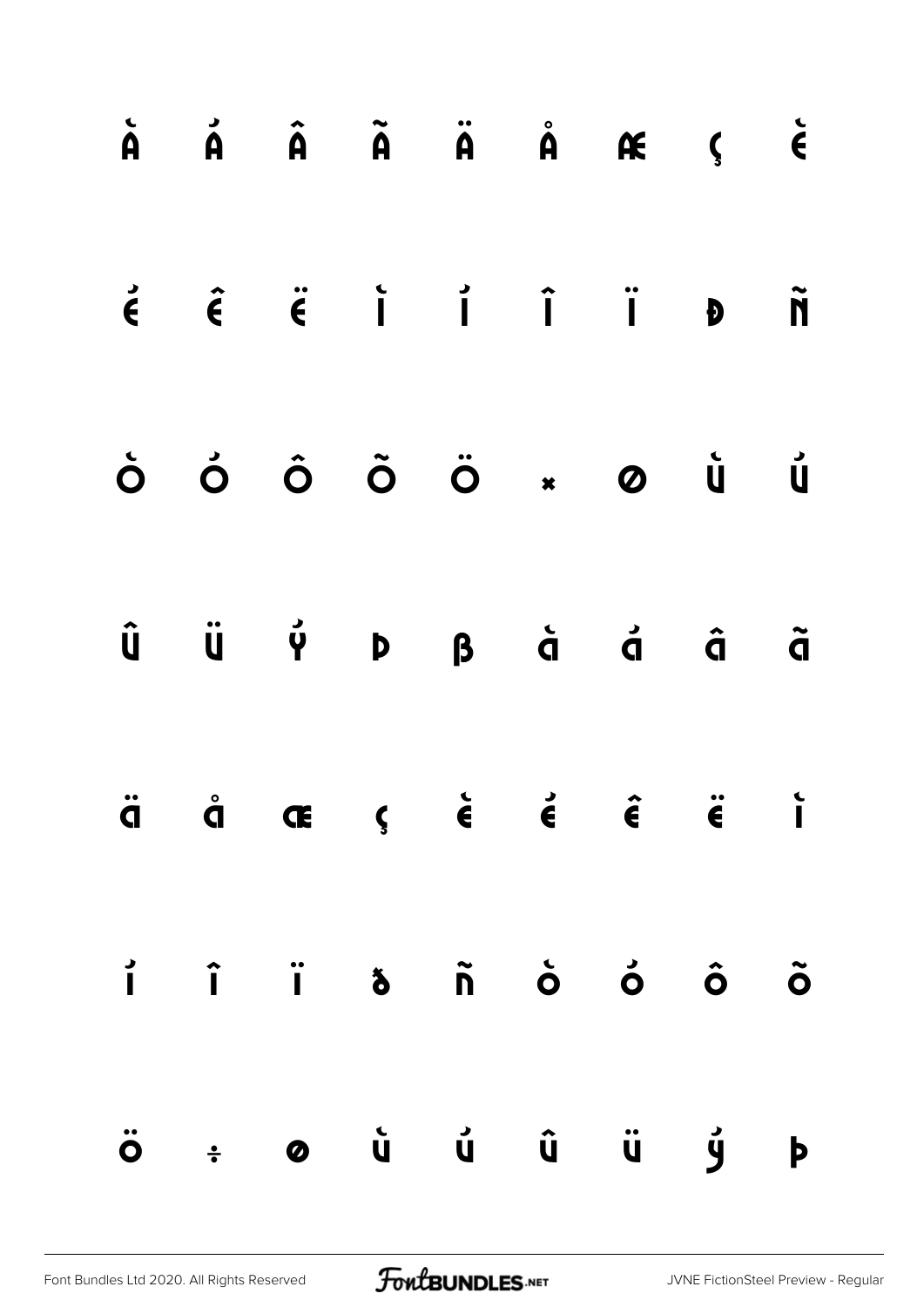|                |  |  |  | $\ddot{y}$ $\ddot{A}$ $\ddot{a}$ $\ddot{A}$ $\ddot{a}$ $\ddot{a}$ $\ddot{a}$ $\ddot{a}$ $\ddot{a}$ $\ddot{a}$ $\ddot{a}$ $\ddot{a}$ $\ddot{a}$ $\ddot{a}$ $\ddot{a}$ $\ddot{a}$ $\ddot{a}$ $\ddot{a}$ $\ddot{a}$ $\ddot{a}$ $\ddot{a}$ $\ddot{a}$ $\ddot{a}$ $\ddot{a}$ $\ddot{$ |  |
|----------------|--|--|--|----------------------------------------------------------------------------------------------------------------------------------------------------------------------------------------------------------------------------------------------------------------------------------|--|
|                |  |  |  |                                                                                                                                                                                                                                                                                  |  |
|                |  |  |  | $d \quad \bar{\epsilon} \quad \bar{\epsilon} \quad \check{\epsilon} \quad \check{\epsilon} \quad \check{\epsilon} \quad \epsilon \quad \epsilon \quad \epsilon$                                                                                                                  |  |
|                |  |  |  | $\check{\epsilon}$ $\check{\epsilon}$ $\hat{\sigma}$ $\hat{g}$ $\check{\sigma}$ $\check{g}$ $\check{g}$ $\check{g}$ $\check{g}$                                                                                                                                                  |  |
|                |  |  |  | $\dot{9}$ $\dot{H}$ $\dot{h}$ $\ddot{H}$ $\dot{h}$ $\ddot{I}$ $\ddot{I}$ $\ddot{I}$                                                                                                                                                                                              |  |
|                |  |  |  | $\begin{array}{ccccccccccccccccc} \check{\textbf{I}} & \check{\textbf{I}} & \check{\textbf{I}} & \check{\textbf{I}} & \check{\textbf{I}} & \textbf{I} & \textbf{I} & \check{\textbf{I}} & \check{\textbf{J}} & \hat{\textbf{J}} & \end{array}$                                   |  |
| $\mathfrak{D}$ |  |  |  | Ķķk ČľÇļ Č                                                                                                                                                                                                                                                                       |  |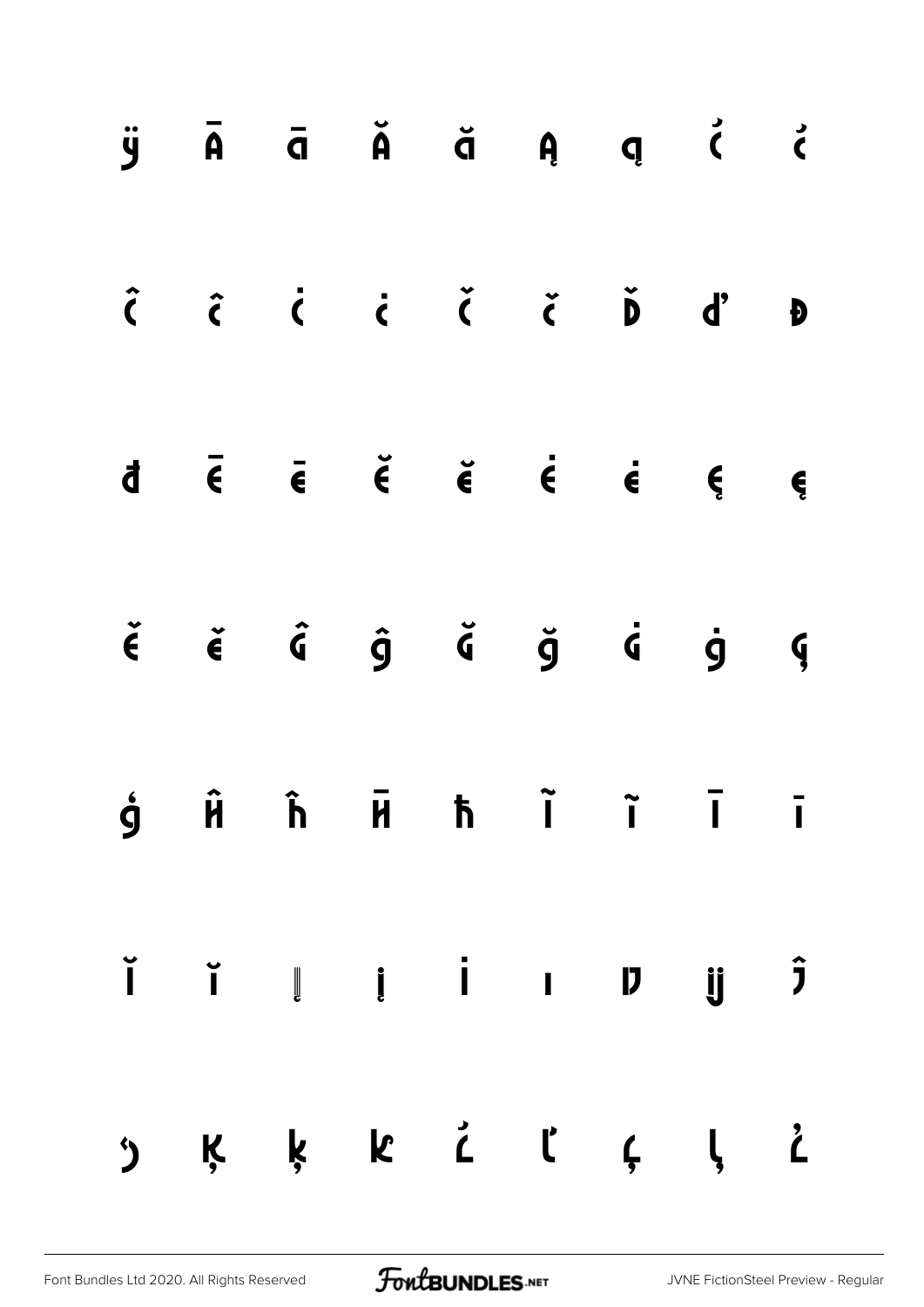|  |  | $\begin{array}{ccccccccccccccccccccc} C & C & C & C & C & C & \end{array} \hspace{1.5cm} \begin{array}{ccccccccccccccccc} \begin{array}{ccccccccccccccccc} C & C & C & C & C & \end{array} \end{array} \hspace{1.5cm} \begin{array}{ccccccccccccccccc} \begin{array}{ccccccccccccccccc} C & C & C & C & \end{array} \end{array} \hspace{1.5cm} \begin{array}{ccccccccccccccccc} \begin{array}{ccccccccccccccccc} C & C & C & C & \end{array} \end{array} \hspace{1.5cm} \begin{array}{ccccccccccccccccc} \begin{array}{ccccccccccccccccc} C & C & C & C & \end{$ |  |  |
|--|--|------------------------------------------------------------------------------------------------------------------------------------------------------------------------------------------------------------------------------------------------------------------------------------------------------------------------------------------------------------------------------------------------------------------------------------------------------------------------------------------------------------------------------------------------------------------|--|--|
|  |  | ň ň 'n ŋ ŋ Ō Ō Ŏ Ŏ                                                                                                                                                                                                                                                                                                                                                                                                                                                                                                                                               |  |  |
|  |  | ŐŐŒŒŘŕŖFŘ                                                                                                                                                                                                                                                                                                                                                                                                                                                                                                                                                        |  |  |
|  |  | $\check{r}$ $\check{s}$ $\check{t}$ $\check{t}$ $\check{t}$ $\check{t}$ $\check{t}$ $\check{t}$                                                                                                                                                                                                                                                                                                                                                                                                                                                                  |  |  |
|  |  | ŢļŤ ('ŦĪŨŨŪ                                                                                                                                                                                                                                                                                                                                                                                                                                                                                                                                                      |  |  |
|  |  | $\begin{array}{ccccccccccccccccc} \bar{\mathsf{u}} & \check{\mathsf{u}} & \check{\mathsf{u}} & \check{\mathsf{u}} & \check{\mathsf{u}} & \check{\mathsf{u}} & \check{\mathsf{u}} & \check{\mathsf{u}} & \check{\mathsf{u}} & \mathsf{u} & \mathsf{u} \end{array}$                                                                                                                                                                                                                                                                                                |  |  |
|  |  | Ŵ ŵ Ŷ ŷ Ÿ Ź ź Ż ż                                                                                                                                                                                                                                                                                                                                                                                                                                                                                                                                                |  |  |

[Font Bundles Ltd 2020. All Rights Reserved](https://fontbundles.net/) **FoutBUNDLES.NET** [JVNE FictionSteel Preview - Regular](https://fontbundles.net/)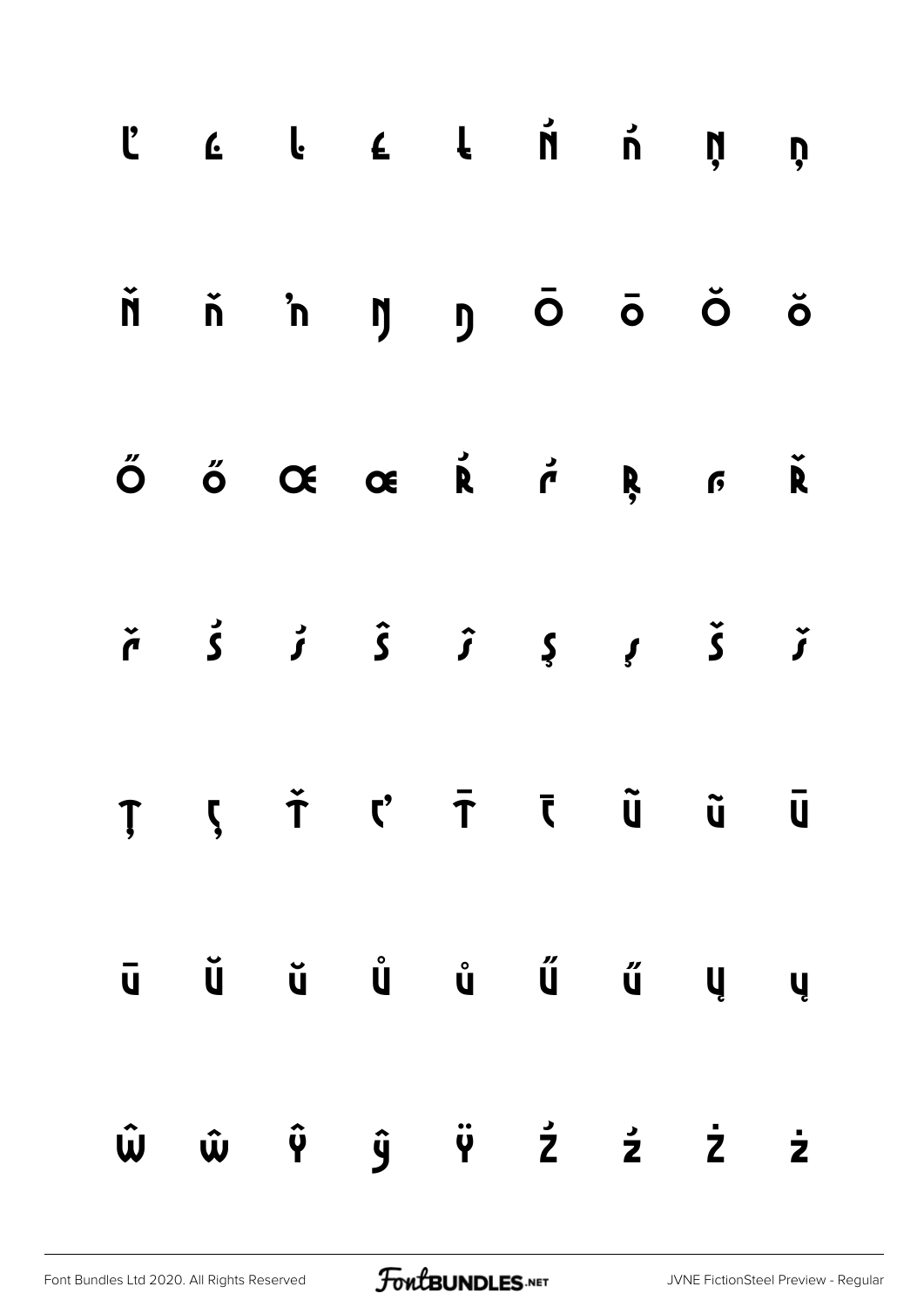|   |                     |                     |                                                               |                                                           |                            | $\check{z}$ $\check{z}$ f $\uparrow$ $\hat{\kappa}$ $\check{\sigma}$ $\check{\phi}$ $\check{\phi}$ $\varphi$ |                        |                         |
|---|---------------------|---------------------|---------------------------------------------------------------|-----------------------------------------------------------|----------------------------|--------------------------------------------------------------------------------------------------------------|------------------------|-------------------------|
|   |                     |                     |                                                               |                                                           |                            |                                                                                                              |                        |                         |
|   |                     |                     |                                                               |                                                           |                            |                                                                                                              |                        |                         |
|   |                     |                     |                                                               |                                                           |                            | $\begin{array}{ccccccccccc} - & & - & & \ & & & & \ & & & & - & & \ \end{array}$                             |                        |                         |
|   |                     |                     | $\frac{1}{2}$ , $\frac{1}{2}$ , $\frac{1}{2}$ , $\frac{1}{2}$ |                                                           |                            | $\blacktriangleright$                                                                                        |                        | $\frac{1}{60}$          |
| % | $\boldsymbol{\ell}$ | $\boldsymbol{\eta}$ | $\frac{1}{2}$                                                 | $\mathcal{L}^{\mathcal{L}}$ , $\mathcal{L}^{\mathcal{L}}$ | $\boldsymbol{\mathcal{W}}$ | $\boldsymbol{m}$                                                                                             | $\boldsymbol{\Lambda}$ | $\overline{\mathbf{C}}$ |
|   | Ü                   | ?                   |                                                               |                                                           | 八                          | $\ddot{*}$                                                                                                   |                        |                         |

FontBUNDLES.NET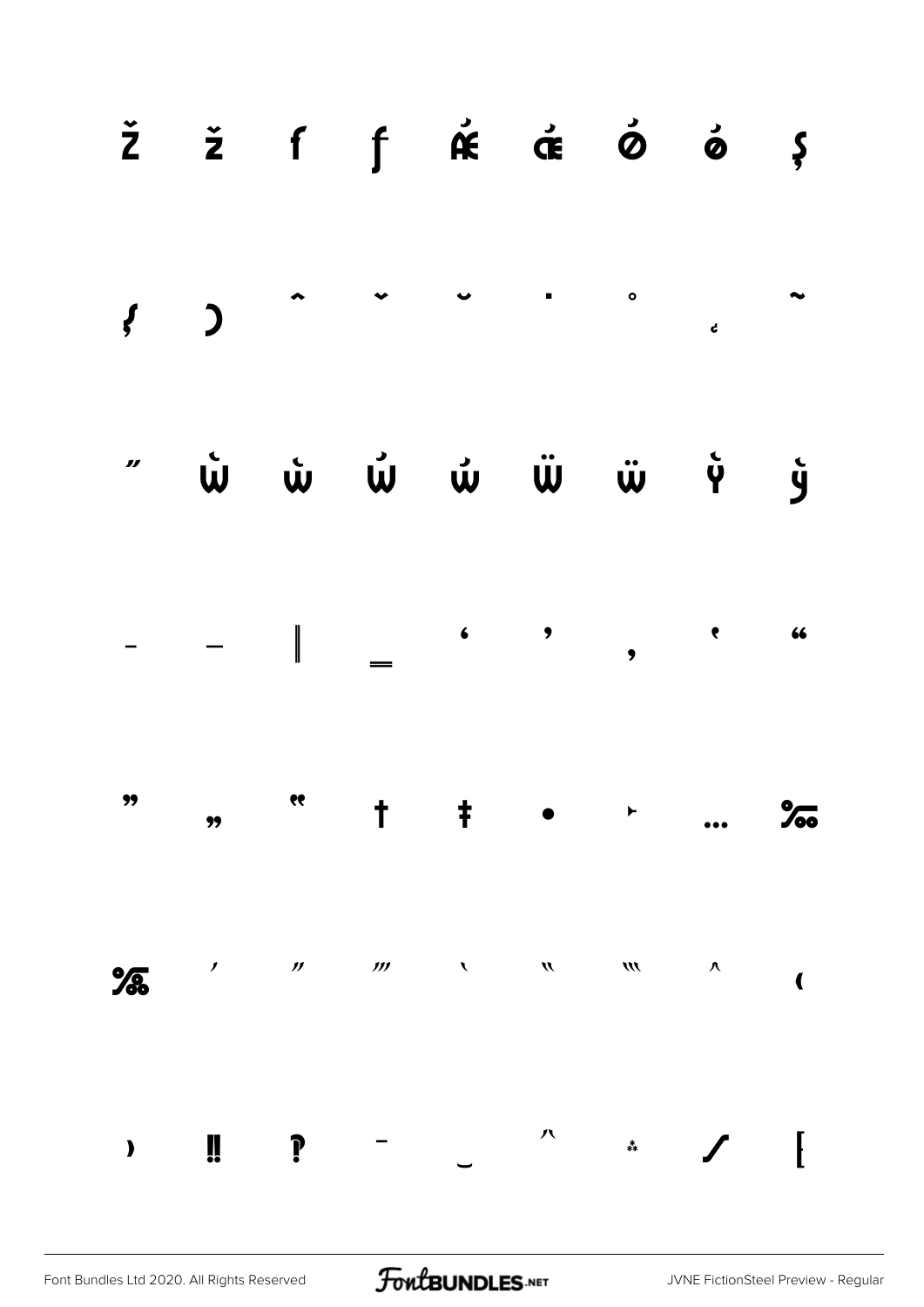| $\frac{1}{2}$ $\sim$ |                                                              |  | $\overline{a}$ $\overline{a}$ $\overline{a}$ $\overline{a}$ $\overline{a}$ $\overline{a}$ $\overline{a}$ $\overline{a}$ $\overline{a}$ $\overline{a}$ $\overline{a}$ $\overline{a}$ $\overline{a}$ $\overline{a}$ $\overline{a}$ $\overline{a}$ $\overline{a}$ $\overline{a}$ $\overline{a}$ $\overline{a}$ $\overline{a}$ $\overline{a}$ $\overline{a}$ $\overline{a}$ $\overline{$ |     |     | $\overline{\mathbf{c}}$ |
|----------------------|--------------------------------------------------------------|--|--------------------------------------------------------------------------------------------------------------------------------------------------------------------------------------------------------------------------------------------------------------------------------------------------------------------------------------------------------------------------------------|-----|-----|-------------------------|
|                      | $M \subseteq \mathbb{R}$ of the set of $M$ is the set of $M$ |  |                                                                                                                                                                                                                                                                                                                                                                                      | K F | FRN | Ŋ                       |
| $\boldsymbol{S}$     |                                                              |  | A A A B C C C                                                                                                                                                                                                                                                                                                                                                                        |     |     | $\overline{\mathbf{C}}$ |
|                      |                                                              |  | D D D E E E F F F                                                                                                                                                                                                                                                                                                                                                                    |     |     |                         |
|                      |                                                              |  | G G H K L L L M M                                                                                                                                                                                                                                                                                                                                                                    |     |     |                         |
|                      |                                                              |  | mnnoe op q q                                                                                                                                                                                                                                                                                                                                                                         |     |     |                         |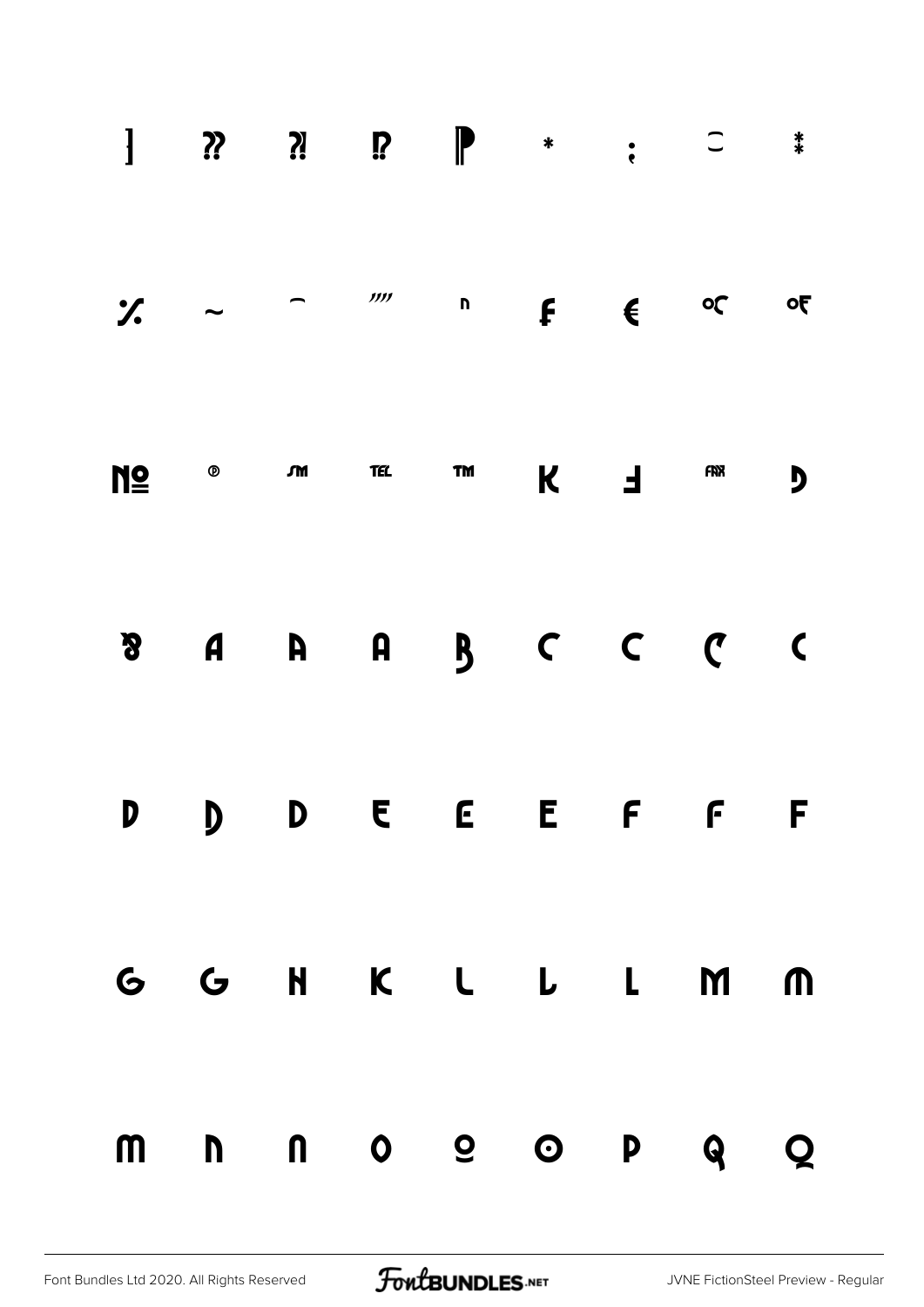|  | $5$ $5$ $J$ $J$ $S$ $T$ $T$ $U$ |  |  |  |
|--|---------------------------------|--|--|--|
|  | U V V V V W W W W               |  |  |  |
|  | UXXZaaaa                        |  |  |  |
|  | abbccccdd                       |  |  |  |
|  | e e e e e e f f f               |  |  |  |
|  | $f$ $f$ $g$ $g$ $g$ $g$ $g$ $g$ |  |  |  |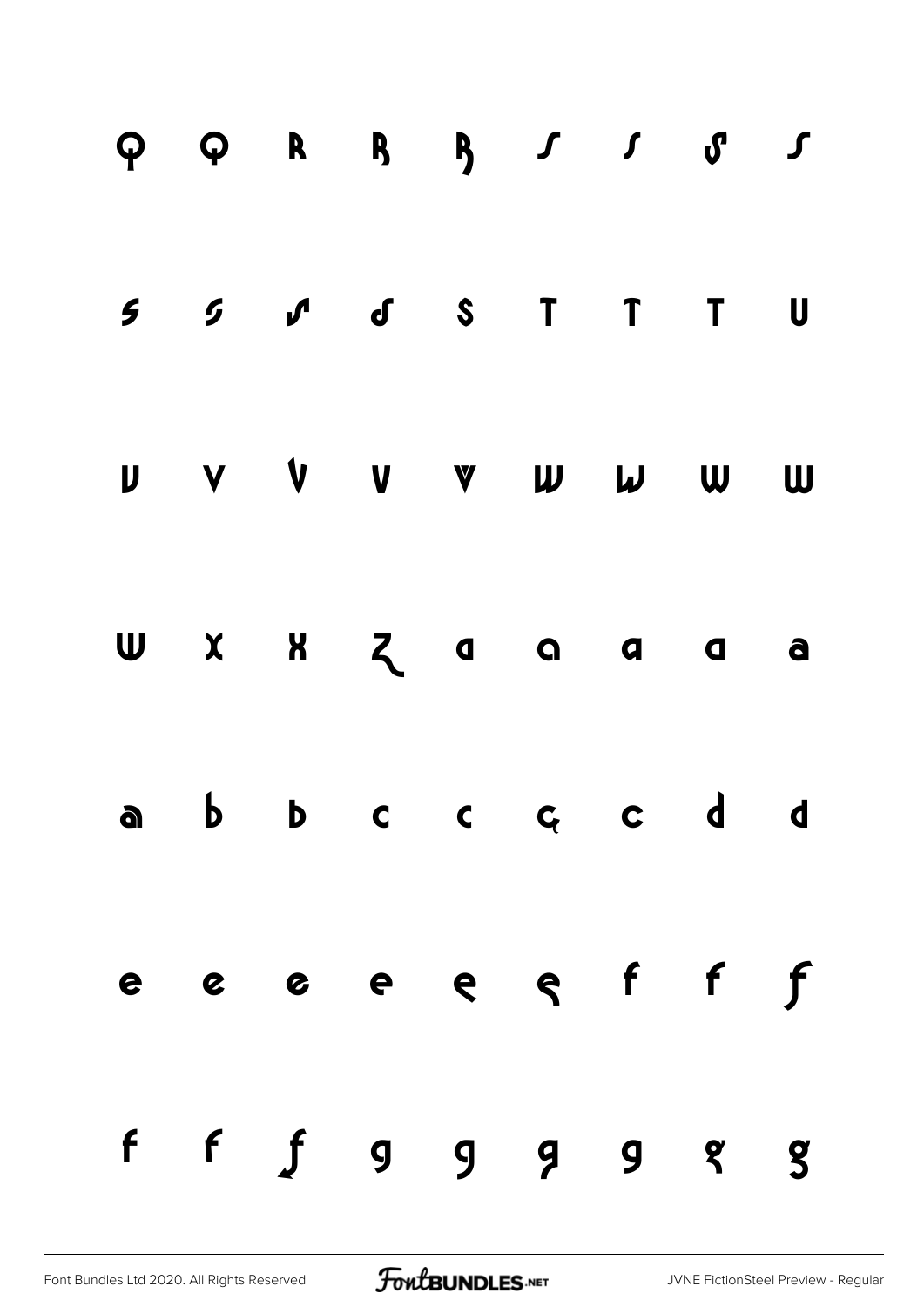|  | hh hh hi i j j                                           |  |  |  |
|--|----------------------------------------------------------|--|--|--|
|  | j k k l l m n o                                          |  |  |  |
|  |                                                          |  |  |  |
|  | rtt tt tuuv                                              |  |  |  |
|  | V V V W X Y Y Y Y                                        |  |  |  |
|  | $9$ $9$ $2$ $2$ $3$ $3$ $9$ fo                           |  |  |  |
|  | $\pi$ $\infty$ $\infty$ $\infty$ $\infty$ of $\pi$ $\pi$ |  |  |  |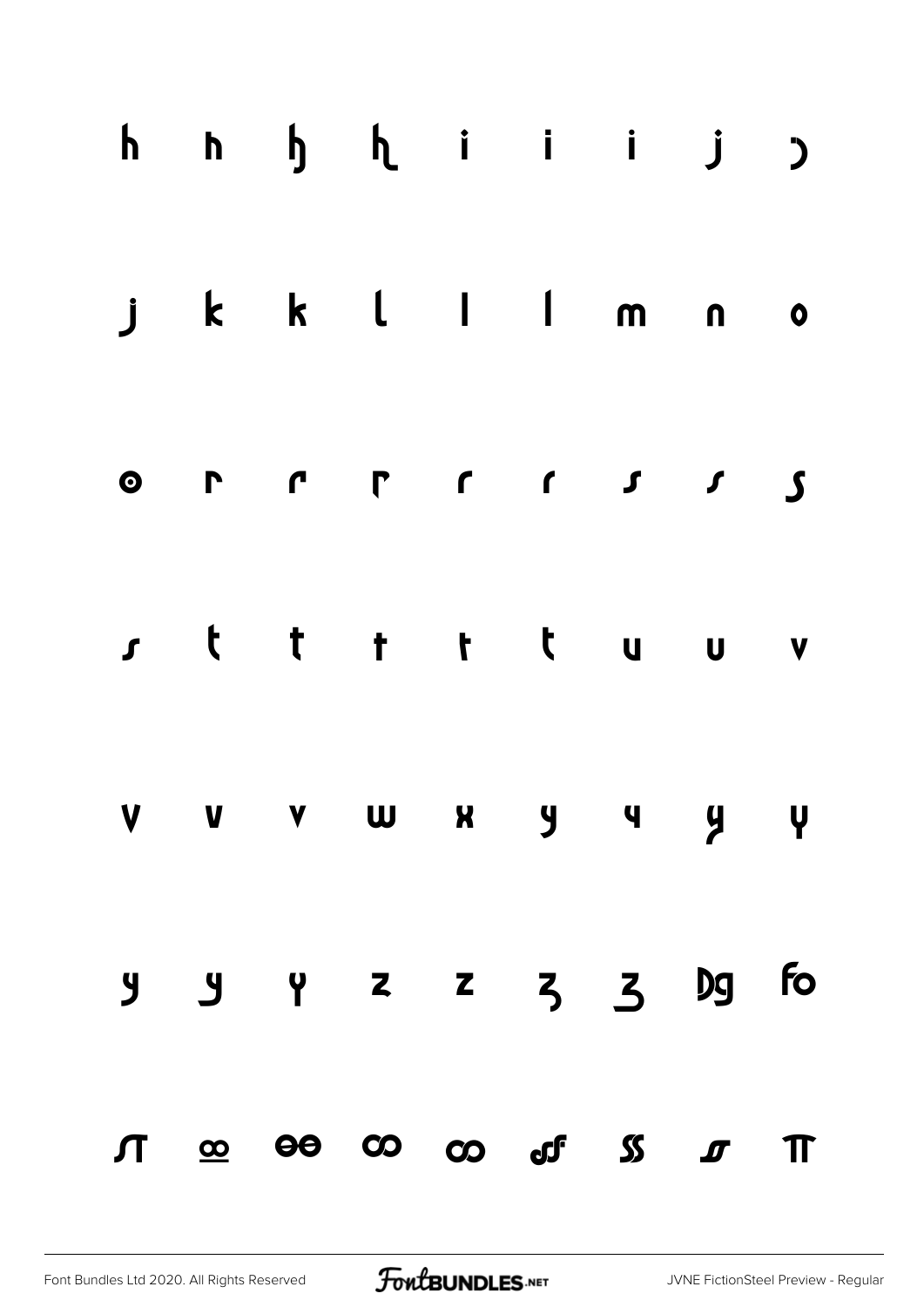|  | FERECECECEC                                                                                                                      |  |  |  |
|--|----------------------------------------------------------------------------------------------------------------------------------|--|--|--|
|  | $?  ?  \mathcal{E}  \&  \mathcal{E}  \&  \mathcal{E}  \&  \mathcal{K}  \mathcal{K}  \mathcal{E}$                                 |  |  |  |
|  | $\vdots \quad \vdots \quad \vdots \quad \vdots \quad \vdots \quad \vdots \quad \vdots \quad \bullet \quad \circ \quad ? \quad ?$ |  |  |  |
|  | $\therefore$ 3° 50 88 88 : : :                                                                                                   |  |  |  |
|  |                                                                                                                                  |  |  |  |
|  | 4 4 5 6 6 8 8 9 9                                                                                                                |  |  |  |
|  | TT TT TO 0 2 3 3 4                                                                                                               |  |  |  |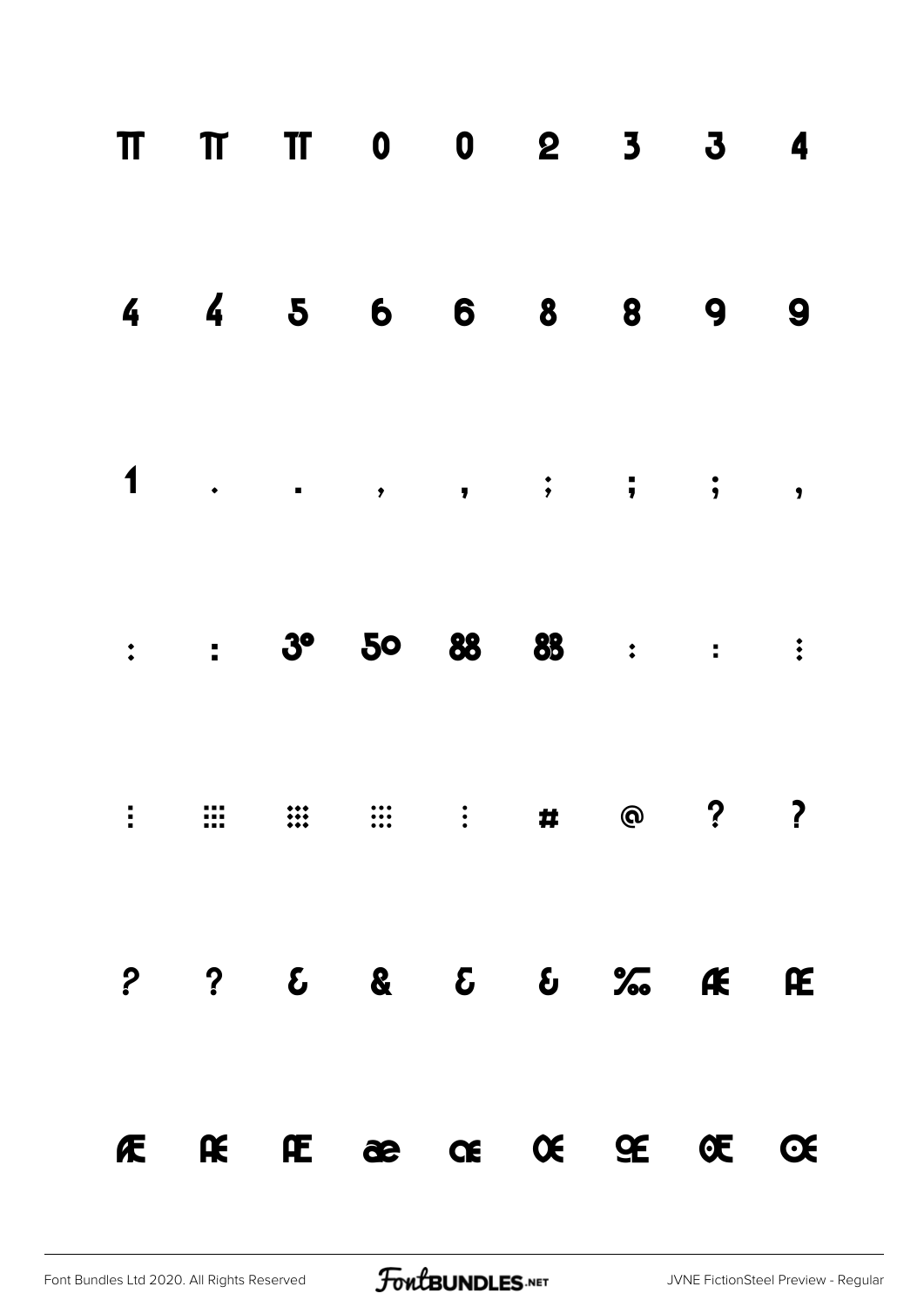|  | Œœœ i "Ä Ë Ï Ö                                                                                                                                                                        |  |  |  |
|--|---------------------------------------------------------------------------------------------------------------------------------------------------------------------------------------|--|--|--|
|  | Ü ä ë ï i ö ü ÿ Ÿ                                                                                                                                                                     |  |  |  |
|  | $\ddot{\mathbf{w}}$ " $\ddot{\mathbf{a}}$ $\ddot{\mathbf{c}}$ $\ddot{\mathbf{q}}$ $\ddot{\mathbf{a}}$ $\ddot{\mathbf{c}}$ $\ddot{\mathbf{q}}$ $\ddot{\mathbf{q}}$ $\ddot{\mathbf{q}}$ |  |  |  |
|  | i i ö ü ÿ Ÿ Ŵ Ff fi                                                                                                                                                                   |  |  |  |
|  | fl ffi ffl ft <i>s</i> t <i>s</i> m                                                                                                                                                   |  |  |  |

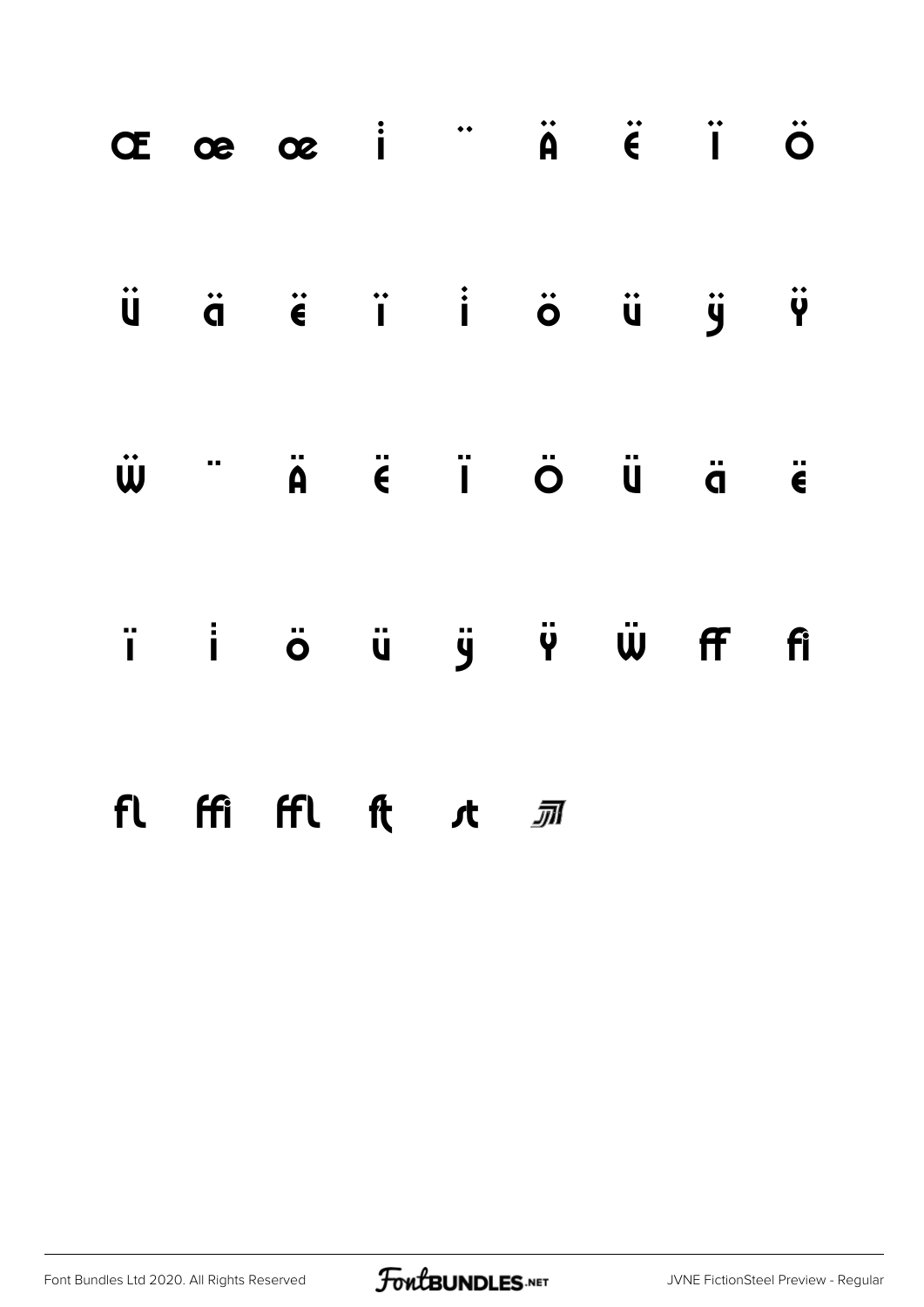### **JVNE Fiction - BoldOut**

**Uppercase Characters** 

ABCDEFEHIJKLMNOPQRSTUVWHY  $\overline{Z}$ 

#### Lowercase Characters

abcdefghiyklmnopqr*i*cuwwxyz

#### **Numbers**

 $0423456789$ 

#### Punctuation and Symbols  $\begin{picture}(120,15) \put(0,0){\vector(1,0){30}} \put(15,0){\vector(1,0){30}} \put(15,0){\vector(1,0){30}} \put(15,0){\vector(1,0){30}} \put(15,0){\vector(1,0){30}} \put(15,0){\vector(1,0){30}} \put(15,0){\vector(1,0){30}} \put(15,0){\vector(1,0){30}} \put(15,0){\vector(1,0){30}} \put(15,0){\vector(1,0){30}} \put(15,0){\vector(1,0){30}} \put(15,0){\vector($  $\hfill\text{\rm m}$  $\begin{bmatrix} 1 \\ 2 \end{bmatrix}$  $\begin{array}{ccccccccccccc} \multicolumn{4}{c|}{\fbox{1}} & \multicolumn{4}{c|}{\circ} & \multicolumn{4}{c|}{\circ} & \multicolumn{4}{c|}{\circ} & \multicolumn{4}{c|}{\circ} & \multicolumn{4}{c|}{\circ} & \multicolumn{4}{c|}{\circ} & \multicolumn{4}{c|}{\circ} & \multicolumn{4}{c|}{\circ} & \multicolumn{4}{c|}{\circ} & \multicolumn{4}{c|}{\circ} & \multicolumn{4}{c|}{\circ} & \multicolumn{4}{c|}{\circ} & \multicolumn{4}{c|}{\circ} & \multicolumn{4}{c|}{\$  $\left\langle \right\rangle$  $\overline{\mathbb{G}}$  $\Box$  $\overline{Q}$  $\begin{bmatrix} 0 \\ \xi \end{bmatrix}$  $\circ$  $\mathbb{C}$   $\begin{bmatrix} \mathbb{C} & \mathbb{C} & \mathbb{C} & \mathbb{C} & \mathbb{C} & \mathbb{C} & \mathbb{C} & \mathbb{C} & \mathbb{C} & \mathbb{C} & \mathbb{C} & \mathbb{C} & \mathbb{C} & \mathbb{C} & \mathbb{C} & \mathbb{C} & \mathbb{C} & \mathbb{C} & \mathbb{C} & \mathbb{C} & \mathbb{C} & \mathbb{C} & \mathbb{C} & \mathbb{C} & \mathbb{C} & \mathbb{C} & \mathbb{C} & \mathbb{C} & \mathbb{C} & \math$  $\textcircled{\scriptsize{2}}$ IP  $\sqrt{8}$  $^{\circledR}$  $\bigcirc$  $2<sup>5</sup>$  $\sqrt{\sqrt{2}}$  $\mathbb{D}$  $\mathbb{Q}$  $^{\circledR}$  $\circledcirc$  $\mathbb{R}$  $\odot$  $\sqrt{ }$  $\overline{\phantom{a}}$ <u>소</u>  $\begin{bmatrix} 1 \\ -1 \end{bmatrix}$  $\circ$   $\circ$  $M$  $\mathcal{W}$  $3/4$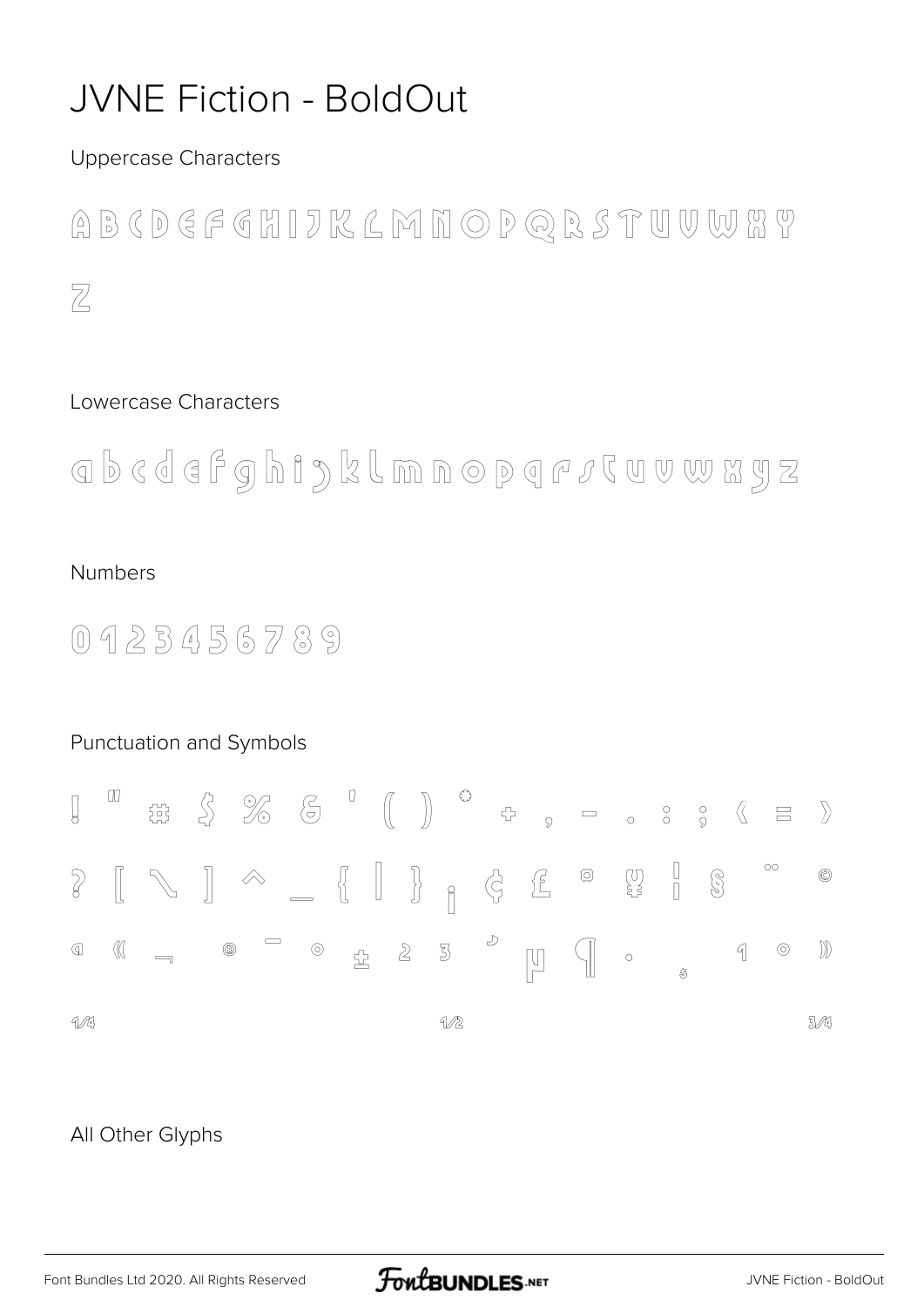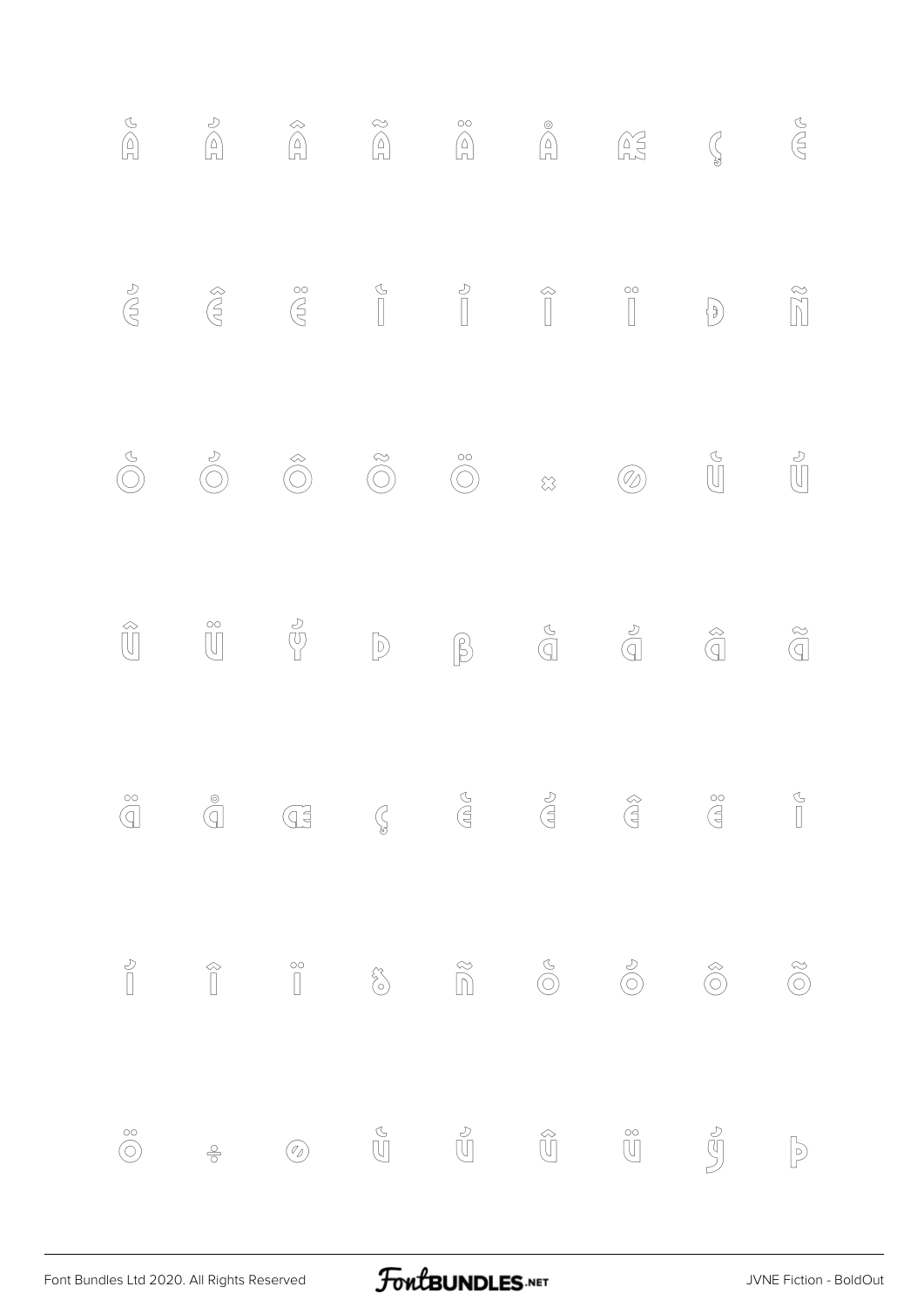|                                                                                                                                                                                                                                                                                                                                                     |  |  |                                                                                                                                                                                                                                                                                                                                               |                                                                                                                                                                                                                                                                                                                                                                                                                                                                                                                                                                                                                                                         | $\begin{array}{c} 0 \\ 0 \\ 0 \end{array}$ |
|-----------------------------------------------------------------------------------------------------------------------------------------------------------------------------------------------------------------------------------------------------------------------------------------------------------------------------------------------------|--|--|-----------------------------------------------------------------------------------------------------------------------------------------------------------------------------------------------------------------------------------------------------------------------------------------------------------------------------------------------|---------------------------------------------------------------------------------------------------------------------------------------------------------------------------------------------------------------------------------------------------------------------------------------------------------------------------------------------------------------------------------------------------------------------------------------------------------------------------------------------------------------------------------------------------------------------------------------------------------------------------------------------------------|--------------------------------------------|
| $\bigotimes$                                                                                                                                                                                                                                                                                                                                        |  |  |                                                                                                                                                                                                                                                                                                                                               | $\begin{picture}(130,10) \put(0,0){\line(1,0){10}} \put(15,0){\line(1,0){10}} \put(15,0){\line(1,0){10}} \put(15,0){\line(1,0){10}} \put(15,0){\line(1,0){10}} \put(15,0){\line(1,0){10}} \put(15,0){\line(1,0){10}} \put(15,0){\line(1,0){10}} \put(15,0){\line(1,0){10}} \put(15,0){\line(1,0){10}} \put(15,0){\line(1,0){10}} \put(15,0){\line($                                                                                                                                                                                                                                                                                                     | $\bigodot$                                 |
|                                                                                                                                                                                                                                                                                                                                                     |  |  |                                                                                                                                                                                                                                                                                                                                               | $\begin{picture}(120,110) \put(0,0){\line(1,0){150}} \put(15,0){\line(1,0){150}} \put(15,0){\line(1,0){150}} \put(15,0){\line(1,0){150}} \put(15,0){\line(1,0){150}} \put(15,0){\line(1,0){150}} \put(15,0){\line(1,0){150}} \put(15,0){\line(1,0){150}} \put(15,0){\line(1,0){150}} \put(15,0){\line(1,0){150}} \put(15,0){\line(1,0){150$                                                                                                                                                                                                                                                                                                             | $\bigoplus_{\mathfrak{S}}$                 |
| $\bigoplus_{i=1}^{\infty} \bigotimes_{i=1}^{\infty}$                                                                                                                                                                                                                                                                                                |  |  | $\begin{picture}(20,20) \put(0,0){\line(1,0){155}} \put(15,0){\line(1,0){155}} \put(15,0){\line(1,0){155}} \put(15,0){\line(1,0){155}} \put(15,0){\line(1,0){155}} \put(15,0){\line(1,0){155}} \put(15,0){\line(1,0){155}} \put(15,0){\line(1,0){155}} \put(15,0){\line(1,0){155}} \put(15,0){\line(1,0){155}} \put(15,0){\line(1,0){155}} \$ | $\overline{9}$                                                                                                                                                                                                                                                                                                                                                                                                                                                                                                                                                                                                                                          | $\mathbb{G}$                               |
|                                                                                                                                                                                                                                                                                                                                                     |  |  |                                                                                                                                                                                                                                                                                                                                               | $\begin{array}{ccccccccccccc} \mathcal{S} & & & \mathcal{C} & & & \mathcal{C} & & \mathcal{C} & & \mathcal{C} & & \mathcal{C} & & \mathcal{C} & & \mathcal{C} & & \mathcal{C} & & \mathcal{C} & & \mathcal{C} & & \mathcal{C} & & \mathcal{C} & & \mathcal{C} & & \mathcal{C} & & \mathcal{C} & & \mathcal{C} & & \mathcal{C} & & \mathcal{C} & & \mathcal{C} & & \mathcal{C} & & \mathcal{C} & & \mathcal{C} & & \mathcal{C} & & \mathcal{C} & & \mathcal{C} & &$                                                                                                                                                                                      |                                            |
|                                                                                                                                                                                                                                                                                                                                                     |  |  |                                                                                                                                                                                                                                                                                                                                               | $\begin{matrix} \circledcirc \\ \circledcirc \end{matrix} \qquad \quad \begin{matrix} \circledcirc \\ \circledcirc \end{matrix} \qquad \quad \begin{matrix} \circledcirc \\ \circledcirc \end{matrix} \qquad \qquad \begin{matrix} \circledcirc \\ \circledcirc \end{matrix} \qquad \qquad \begin{matrix} \circledcirc \\ \circledcirc \end{matrix} \qquad \qquad \begin{matrix} \circledcirc \\ \circledcirc \end{matrix} \qquad \qquad \begin{matrix} \circledcirc \\ \circledcirc \end{matrix} \qquad \qquad \begin{matrix} \circledcirc \\ \circledcirc \end{matrix} \qquad \qquad \begin{matrix} \circledcirc \\ \circledcirc \end{matrix} \qquad$ |                                            |
| $\begin{picture}(20,20) \put(0,0){\line(1,0){10}} \put(15,0){\line(1,0){10}} \put(15,0){\line(1,0){10}} \put(15,0){\line(1,0){10}} \put(15,0){\line(1,0){10}} \put(15,0){\line(1,0){10}} \put(15,0){\line(1,0){10}} \put(15,0){\line(1,0){10}} \put(15,0){\line(1,0){10}} \put(15,0){\line(1,0){10}} \put(15,0){\line(1,0){10}} \put(15,0){\line(1$ |  |  |                                                                                                                                                                                                                                                                                                                                               |                                                                                                                                                                                                                                                                                                                                                                                                                                                                                                                                                                                                                                                         |                                            |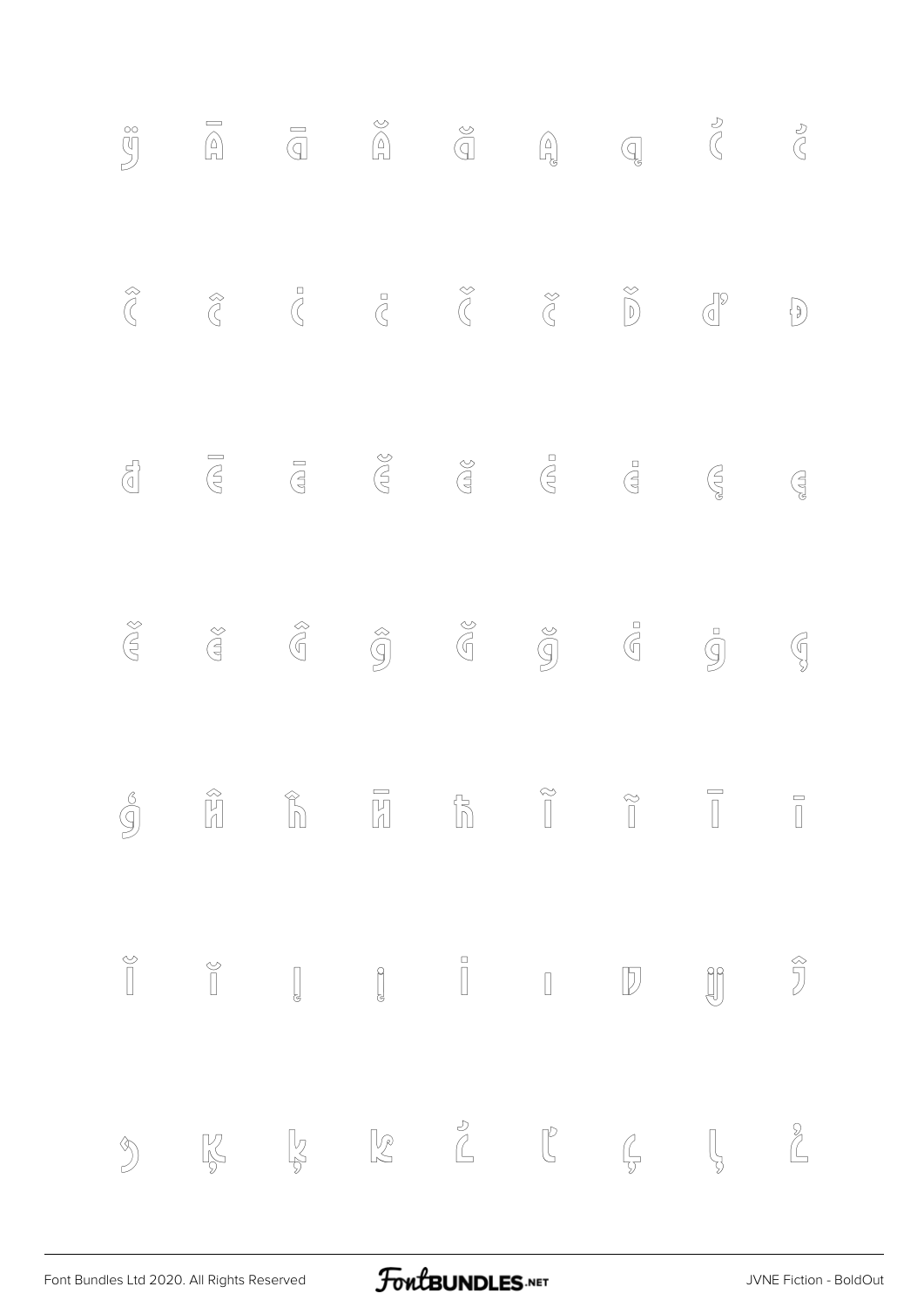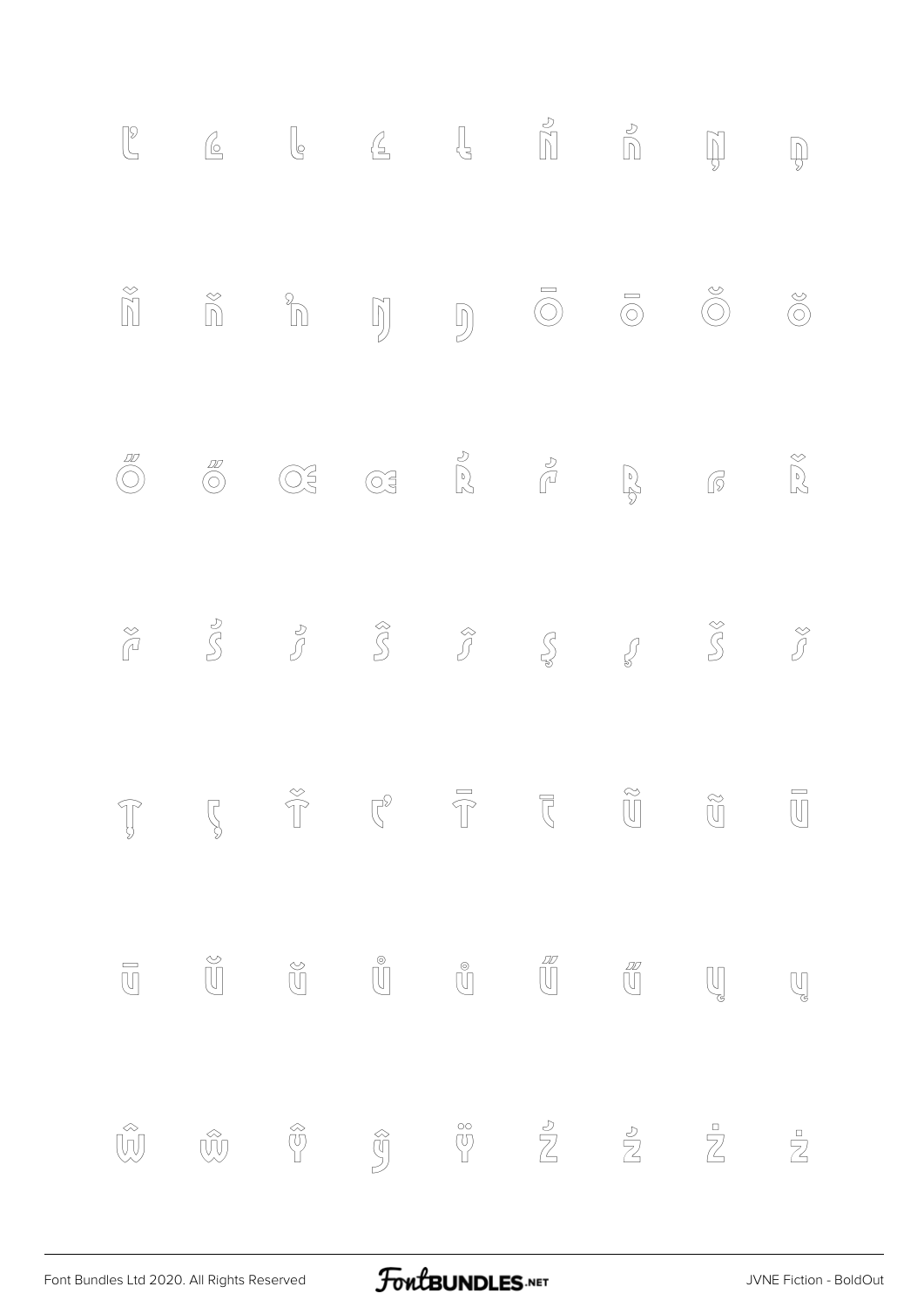|                              |                                                                                                                     | $\begin{array}{ccccccccc} & & & & & & & \oslash & & & \oslash & & & \oslash & & & \oslash & & & \oslash & & & \oslash & & & \oslash & & & \oslash & & & \oslash & & & \oslash & & & \oslash & & & \oslash & & & \oslash & & & \oslash & & & \oslash & & & \oslash & & & \oslash & & & \oslash & & & \oslash & & & \oslash & & & \oslash & & & \oslash & & & \oslash & & & \oslash & & & \oslash & & & \oslash & & & \oslash & & & \oslash & & & \oslash & & & \oslash & & & \oslash & & & \oslash & & & \oslash & & & \oslash & & &$ |                                    |                                |               |                     |                     | $\approx$                      |
|------------------------------|---------------------------------------------------------------------------------------------------------------------|--------------------------------------------------------------------------------------------------------------------------------------------------------------------------------------------------------------------------------------------------------------------------------------------------------------------------------------------------------------------------------------------------------------------------------------------------------------------------------------------------------------------------------------|------------------------------------|--------------------------------|---------------|---------------------|---------------------|--------------------------------|
|                              |                                                                                                                     |                                                                                                                                                                                                                                                                                                                                                                                                                                                                                                                                      |                                    |                                |               |                     |                     |                                |
| $\qquad \qquad \blacksquare$ |                                                                                                                     |                                                                                                                                                                                                                                                                                                                                                                                                                                                                                                                                      |                                    |                                |               |                     |                     |                                |
| $\infty$                     | $\mathcal{D}$                                                                                                       | $\mathbb{Q}\mathbb{Q}$                                                                                                                                                                                                                                                                                                                                                                                                                                                                                                               | $\overline{T}$                     | 뮵                              | $\circ$       | $\triangleright$    | $\circ\circ\circ$   | $\frac{\gamma}{\sqrt{\infty}}$ |
| <b>13</b>                    | $\mathcal{D}% _{G}=\mathcal{D}_{G}\left( \mathcal{A}_{G}\right) \equiv\mathcal{D}_{G}\left( \mathcal{A}_{G}\right)$ | $\mathcal{D\!P}$                                                                                                                                                                                                                                                                                                                                                                                                                                                                                                                     | $\mathcal{D\!D\!D}$                | $\mathcal{J}$                  | $\mathcal{U}$ | $\mathcal{W}$       | $\mathcal{A}% _{0}$ | $\overline{a}$                 |
| $\Bigr)$                     |                                                                                                                     |                                                                                                                                                                                                                                                                                                                                                                                                                                                                                                                                      | $\qquad \qquad \qquad \qquad \Box$ | $\smash{\smash{\smash{\cup}}}$ |               | $\hat{\mathcal{R}}$ |                     |                                |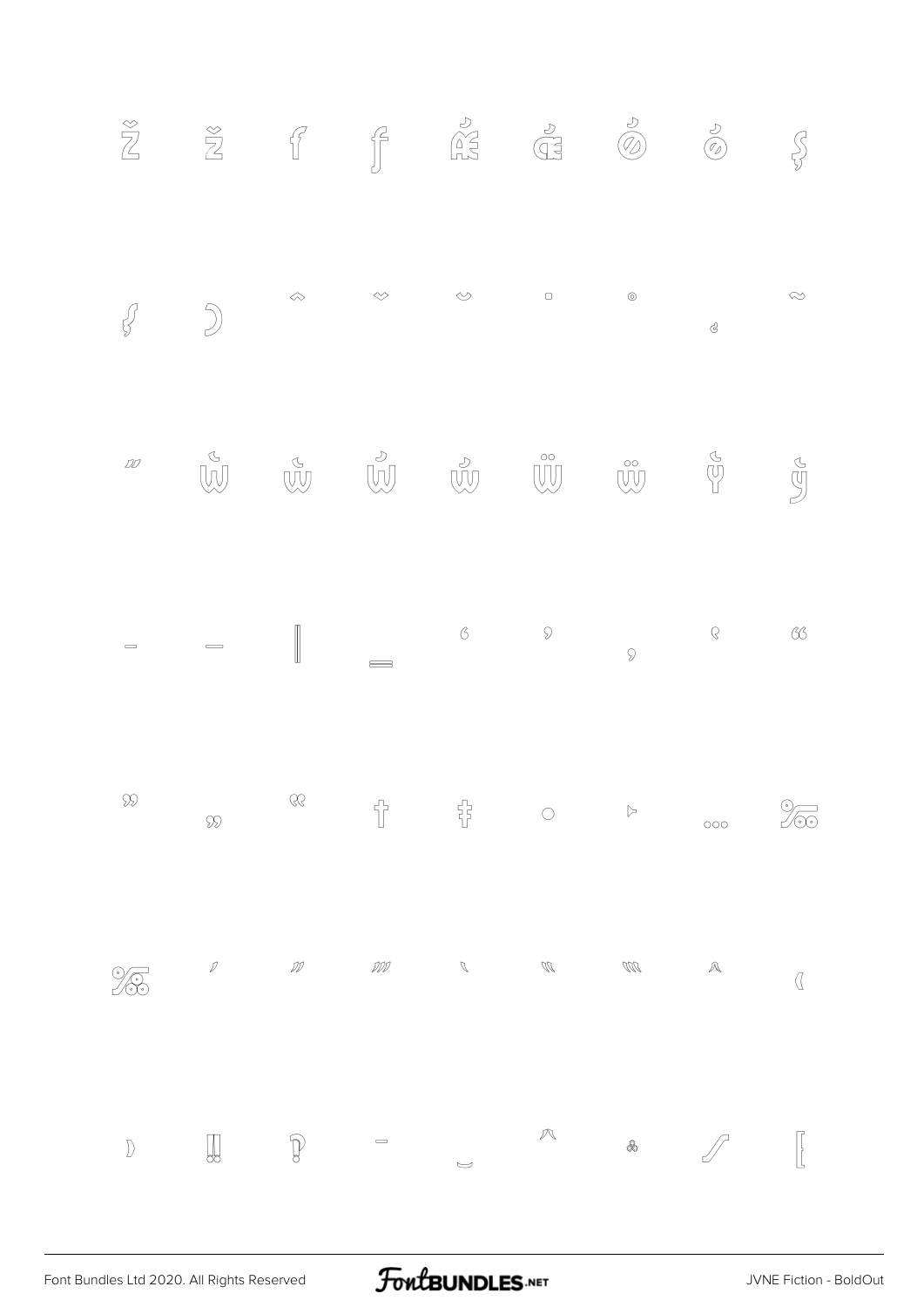| $\begin{bmatrix} \phantom{-} \\ \phantom{-} \\ \phantom{-} \end{bmatrix}$ |                |                                                                                                                                                                                                                                                                                                                                                                         |                                                                                                                                                                                                                                                                                                                                                     | $\left(\begin{array}{c} \rule{0pt}{12pt} \\[-1mm] \rule{0pt}{12pt} \end{array}\right)$                                                                                                                                                                                                                                                                                      | $\mathbb{S}^2_{\mathbb{S}^2}$ |
|---------------------------------------------------------------------------|----------------|-------------------------------------------------------------------------------------------------------------------------------------------------------------------------------------------------------------------------------------------------------------------------------------------------------------------------------------------------------------------------|-----------------------------------------------------------------------------------------------------------------------------------------------------------------------------------------------------------------------------------------------------------------------------------------------------------------------------------------------------|-----------------------------------------------------------------------------------------------------------------------------------------------------------------------------------------------------------------------------------------------------------------------------------------------------------------------------------------------------------------------------|-------------------------------|
| $\%$ $\approx$                                                            |                | DDDI                                                                                                                                                                                                                                                                                                                                                                    |                                                                                                                                                                                                                                                                                                                                                     | $\begin{picture}(20,10) \put(0,0){\line(1,0){10}} \put(15,0){\line(1,0){10}} \put(15,0){\line(1,0){10}} \put(15,0){\line(1,0){10}} \put(15,0){\line(1,0){10}} \put(15,0){\line(1,0){10}} \put(15,0){\line(1,0){10}} \put(15,0){\line(1,0){10}} \put(15,0){\line(1,0){10}} \put(15,0){\line(1,0){10}} \put(15,0){\line(1,0){10}} \put(15,0){\line(1$                         |                               |
| NQ                                                                        | $\circledcirc$ | $\begin{picture}(420,40) \put(0,0){\dashbox{0.5}(60,0){ }} \put(15,0){\dashbox{0.5}(60,0){ }} \put(15,0){\dashbox{0.5}(60,0){ }} \put(15,0){\dashbox{0.5}(60,0){ }} \put(15,0){\dashbox{0.5}(60,0){ }} \put(15,0){\dashbox{0.5}(60,0){ }} \put(15,0){\dashbox{0.5}(60,0){ }} \put(15,0){\dashbox{0.5}(60,0){ }} \put(15,0){\dashbox{0.5}(60,0){ }} \put(15,0){\dashbox$ | $\begin{matrix} 1 & 1 \\ 1 & 1 \end{matrix}$                                                                                                                                                                                                                                                                                                        | $\left[\begin{smallmatrix} 0 & 0 \\ 0 & 0 \end{smallmatrix}\right]$                                                                                                                                                                                                                                                                                                         | $\overline{D}$                |
|                                                                           |                |                                                                                                                                                                                                                                                                                                                                                                         |                                                                                                                                                                                                                                                                                                                                                     |                                                                                                                                                                                                                                                                                                                                                                             | $\mathbb{C}$                  |
|                                                                           |                |                                                                                                                                                                                                                                                                                                                                                                         |                                                                                                                                                                                                                                                                                                                                                     | $\begin{matrix} \mathbb{D} & \mathbb{D} & \mathbb{D} & \mathbb{E} & \mathbb{E} & \mathbb{E} & \mathbb{E} & \mathbb{E} & \mathbb{E} & \mathbb{E} & \mathbb{E} & \mathbb{E} \end{matrix}$                                                                                                                                                                                     |                               |
| $\circledG$                                                               |                |                                                                                                                                                                                                                                                                                                                                                                         |                                                                                                                                                                                                                                                                                                                                                     | $\begin{picture}(130,10) \put(0,0){\vector(1,0){100}} \put(15,0){\vector(1,0){100}} \put(15,0){\vector(1,0){100}} \put(15,0){\vector(1,0){100}} \put(15,0){\vector(1,0){100}} \put(15,0){\vector(1,0){100}} \put(15,0){\vector(1,0){100}} \put(15,0){\vector(1,0){100}} \put(15,0){\vector(1,0){100}} \put(15,0){\vector(1,0){100}} \put(15,0){\vector(1,0){100}}$          |                               |
|                                                                           |                |                                                                                                                                                                                                                                                                                                                                                                         | $\begin{picture}(160,170) \put(0,0){\line(1,0){10}} \put(15,0){\line(1,0){10}} \put(15,0){\line(1,0){10}} \put(15,0){\line(1,0){10}} \put(15,0){\line(1,0){10}} \put(15,0){\line(1,0){10}} \put(15,0){\line(1,0){10}} \put(15,0){\line(1,0){10}} \put(15,0){\line(1,0){10}} \put(15,0){\line(1,0){10}} \put(15,0){\line(1,0){10}} \put(15,0){\line$ | $\begin{picture}(20,20) \put(0,0){\vector(1,0){10}} \put(15,0){\vector(1,0){10}} \put(15,0){\vector(1,0){10}} \put(15,0){\vector(1,0){10}} \put(15,0){\vector(1,0){10}} \put(15,0){\vector(1,0){10}} \put(15,0){\vector(1,0){10}} \put(15,0){\vector(1,0){10}} \put(15,0){\vector(1,0){10}} \put(15,0){\vector(1,0){10}} \put(15,0){\vector(1,0){10}} \put(15,0){\vector(1$ | $\mathbb{Q}$                  |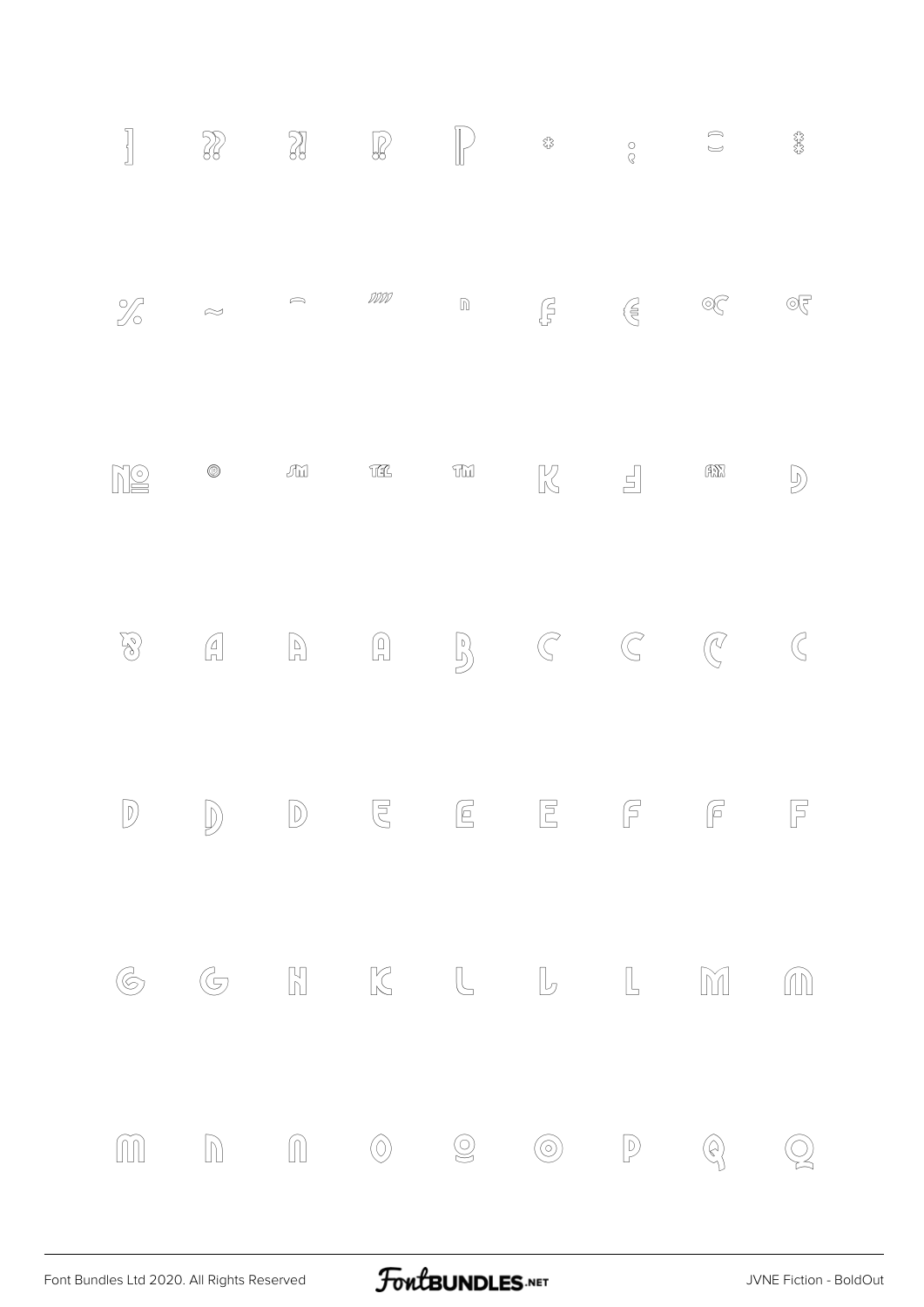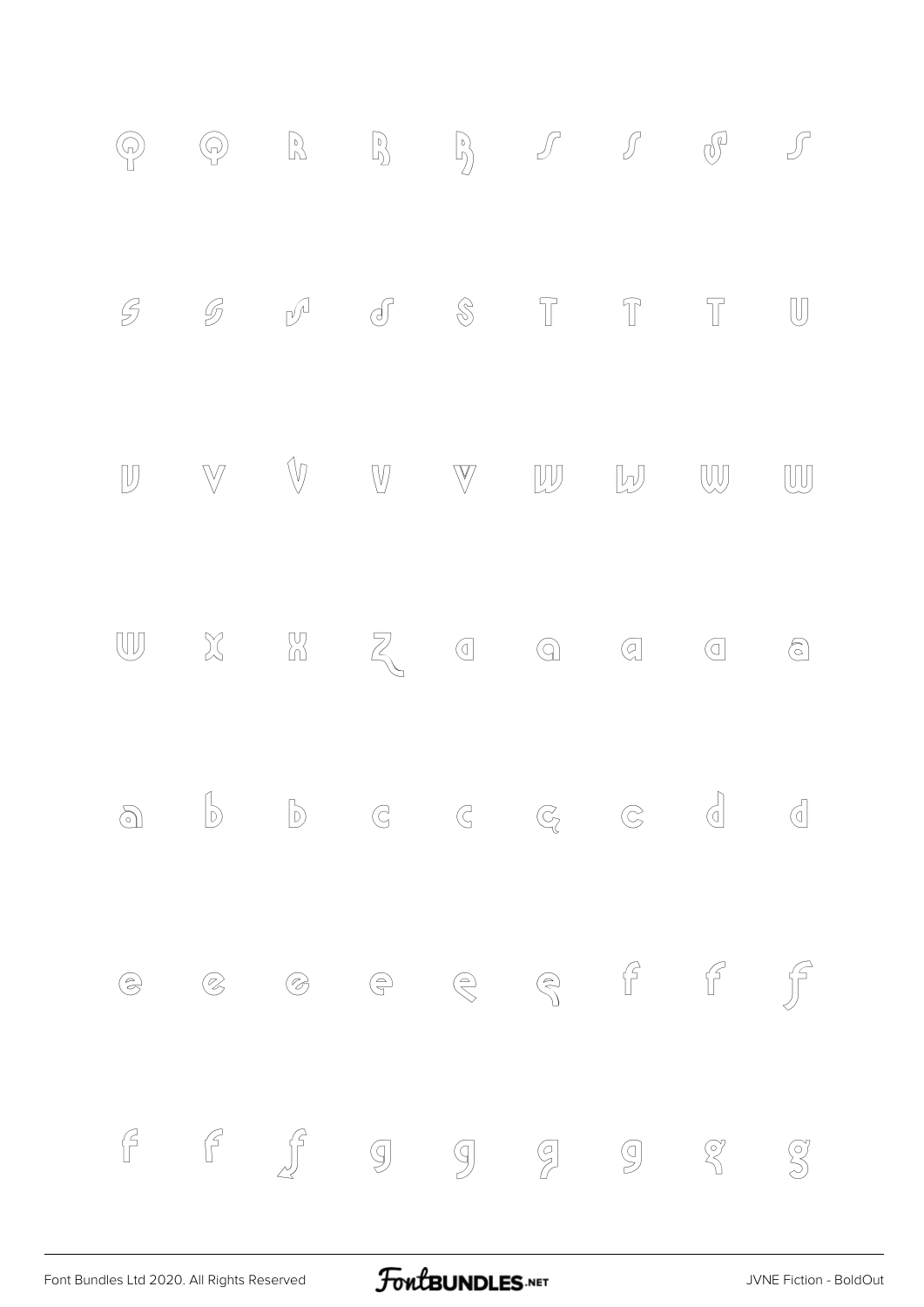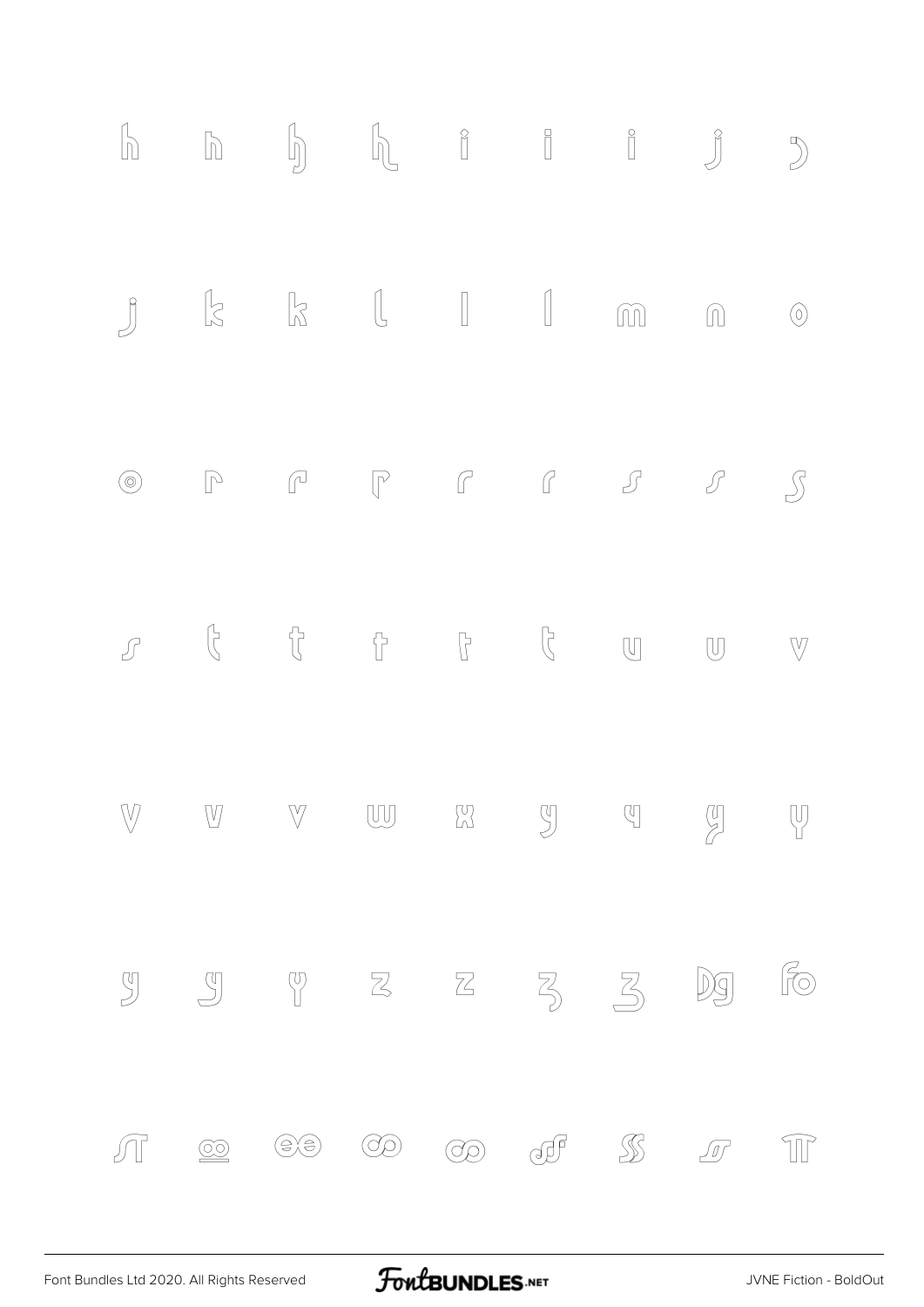| $\overline{\mathbb{H}}$                               | $\widetilde{\mathbb{U}}$ | T                                                                                                                                                                                                                                                                                                                                                   | $\left( 0\right)$                                                                                                                                                                                                                                                                                                                                        | $\left(\!\begin{smallmatrix} 0 \ 0 \end{smallmatrix}\right)$                                                                                                                                                                                                                                                                                        | $\left\{ \right\}$                                                                                                                                                                                                                                                                                                                                       | $\bigotimes$                                       | $\overline{\mathbb{S}}$                                                                                                                                                                                                                                                                                                                                                     | $\overline{\mathbb{S}}$              |
|-------------------------------------------------------|--------------------------|-----------------------------------------------------------------------------------------------------------------------------------------------------------------------------------------------------------------------------------------------------------------------------------------------------------------------------------------------------|----------------------------------------------------------------------------------------------------------------------------------------------------------------------------------------------------------------------------------------------------------------------------------------------------------------------------------------------------------|-----------------------------------------------------------------------------------------------------------------------------------------------------------------------------------------------------------------------------------------------------------------------------------------------------------------------------------------------------|----------------------------------------------------------------------------------------------------------------------------------------------------------------------------------------------------------------------------------------------------------------------------------------------------------------------------------------------------------|----------------------------------------------------|-----------------------------------------------------------------------------------------------------------------------------------------------------------------------------------------------------------------------------------------------------------------------------------------------------------------------------------------------------------------------------|--------------------------------------|
| $\left(\begin{matrix}4\\1\end{matrix}\right)$         | $\mathcal{L}_{\!\!1}$    | $\mathcal{L}_{\!\!\scriptscriptstyle\beta}$                                                                                                                                                                                                                                                                                                         | $\mathbb{P}$                                                                                                                                                                                                                                                                                                                                             | $\odot$                                                                                                                                                                                                                                                                                                                                             | $\circledS$                                                                                                                                                                                                                                                                                                                                              | $\circledS$                                        | $\odot$                                                                                                                                                                                                                                                                                                                                                                     | Ģ                                    |
| $\bigcircledS$                                        | $\Diamond$               | $\Box$                                                                                                                                                                                                                                                                                                                                              | $\hat{\mathcal{V}}$                                                                                                                                                                                                                                                                                                                                      | $\overline{\mathbb{Q}}$                                                                                                                                                                                                                                                                                                                             | $\begin{array}{c}\Diamond \ \heartsuit \end{array}$                                                                                                                                                                                                                                                                                                      | $\frac{\Box}{\Box}$                                | $^\circ$                                                                                                                                                                                                                                                                                                                                                                    | $\overline{\mathfrak{D}}$            |
| $\begin{array}{c}\n\Diamond \\ \Diamond\n\end{array}$ | $\Box$                   | $\mathcal{S}^{\odot}$                                                                                                                                                                                                                                                                                                                               | 50                                                                                                                                                                                                                                                                                                                                                       | $\odot$                                                                                                                                                                                                                                                                                                                                             | $\bigcirc$                                                                                                                                                                                                                                                                                                                                               | $\begin{matrix} \diamond \\ \diamond \end{matrix}$ | $\overline{\square}$                                                                                                                                                                                                                                                                                                                                                        | $\Diamond \Diamond$                  |
| $\Box$<br>$\begin{bmatrix} 1 \\ 0 \\ 1 \end{bmatrix}$ | DDD -<br>$\frac{1}{100}$ | 888                                                                                                                                                                                                                                                                                                                                                 | 000<br>000<br>000                                                                                                                                                                                                                                                                                                                                        | $\circ$<br>$\circ$                                                                                                                                                                                                                                                                                                                                  | $\begin{pmatrix} 1 & 1 \\ 0 & 1 \end{pmatrix}$                                                                                                                                                                                                                                                                                                           | $\circledS$                                        | $\mathbb{Q}$                                                                                                                                                                                                                                                                                                                                                                | $\gamma$                             |
| $\bigotimes$                                          | $\mathcal{D}$            | $\bigotimes$                                                                                                                                                                                                                                                                                                                                        | <u>2</u>                                                                                                                                                                                                                                                                                                                                                 |                                                                                                                                                                                                                                                                                                                                                     |                                                                                                                                                                                                                                                                                                                                                          | $\frac{1}{\sqrt{2}}$                               | $\begin{picture}(40,40) \put(0,0){\vector(0,1){10}} \put(15,0){\vector(0,1){10}} \put(15,0){\vector(0,1){10}} \put(15,0){\vector(0,1){10}} \put(15,0){\vector(0,1){10}} \put(15,0){\vector(0,1){10}} \put(15,0){\vector(0,1){10}} \put(15,0){\vector(0,1){10}} \put(15,0){\vector(0,1){10}} \put(15,0){\vector(0,1){10}} \put(15,0){\vector(0,1){10}} \put(15,0){\vector(0$ | $\begin{matrix} 0 \\ 1 \end{matrix}$ |
| Æ                                                     | $\widetilde{\mathbb{R}}$ | $\begin{picture}(20,20) \put(0,0){\line(1,0){10}} \put(15,0){\line(1,0){10}} \put(15,0){\line(1,0){10}} \put(15,0){\line(1,0){10}} \put(15,0){\line(1,0){10}} \put(15,0){\line(1,0){10}} \put(15,0){\line(1,0){10}} \put(15,0){\line(1,0){10}} \put(15,0){\line(1,0){10}} \put(15,0){\line(1,0){10}} \put(15,0){\line(1,0){10}} \put(15,0){\line(1$ | $\begin{picture}(40,40) \put(0,0){\line(1,0){15}} \put(0,0){\line(1,0){15}} \put(0,0){\line(1,0){15}} \put(0,0){\line(1,0){15}} \put(0,0){\line(1,0){15}} \put(0,0){\line(1,0){15}} \put(0,0){\line(1,0){15}} \put(0,0){\line(1,0){15}} \put(0,0){\line(1,0){15}} \put(0,0){\line(1,0){15}} \put(0,0){\line(1,0){15}} \put(0,0){\line(1,0){15}} \put(0,$ | $\begin{picture}(40,40) \put(0,0){\line(1,0){155}} \put(0,0){\line(1,0){155}} \put(0,0){\line(1,0){155}} \put(0,0){\line(1,0){155}} \put(0,0){\line(1,0){155}} \put(0,0){\line(1,0){155}} \put(0,0){\line(1,0){155}} \put(0,0){\line(1,0){155}} \put(0,0){\line(1,0){155}} \put(0,0){\line(1,0){155}} \put(0,0){\line(1,0){155}} \put(0,0){\line(1$ | $\begin{picture}(20,20) \put(0,0){\line(1,0){10}} \put(0,0){\line(1,0){10}} \put(0,0){\line(1,0){10}} \put(0,0){\line(1,0){10}} \put(0,0){\line(1,0){10}} \put(0,0){\line(1,0){10}} \put(0,0){\line(1,0){10}} \put(0,0){\line(1,0){10}} \put(0,0){\line(1,0){10}} \put(0,0){\line(1,0){10}} \put(0,0){\line(1,0){10}} \put(0,0){\line(1,0){10}} \put(0,$ | $\underbrace{\text{CS}}$                           | $\begin{picture}(20,20) \put(0,0){\line(1,0){10}} \put(0,0){\line(1,0){10}} \put(10,0){\line(1,0){10}} \put(10,0){\line(1,0){10}} \put(10,0){\line(1,0){10}} \put(10,0){\line(1,0){10}} \put(10,0){\line(1,0){10}} \put(10,0){\line(1,0){10}} \put(10,0){\line(1,0){10}} \put(10,0){\line(1,0){10}} \put(10,0){\line(1,0){10}} \put(10,0){\line(1,$                         | $\widetilde{\odot}$                  |